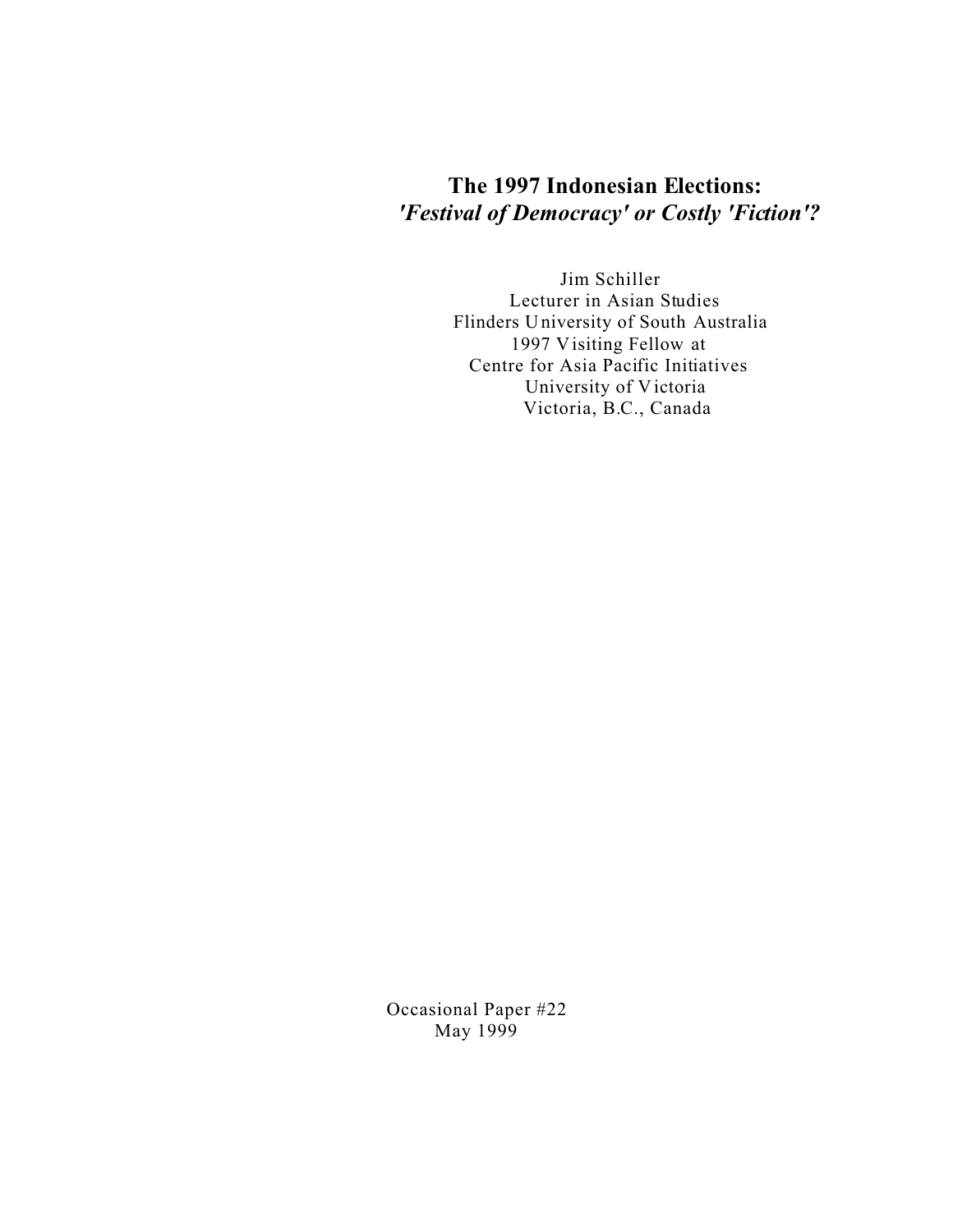## **Table of Contents**

| Table 1: 1997 Indonesian Elections: Vote by Province and Party  26 |
|--------------------------------------------------------------------|
|                                                                    |
|                                                                    |
|                                                                    |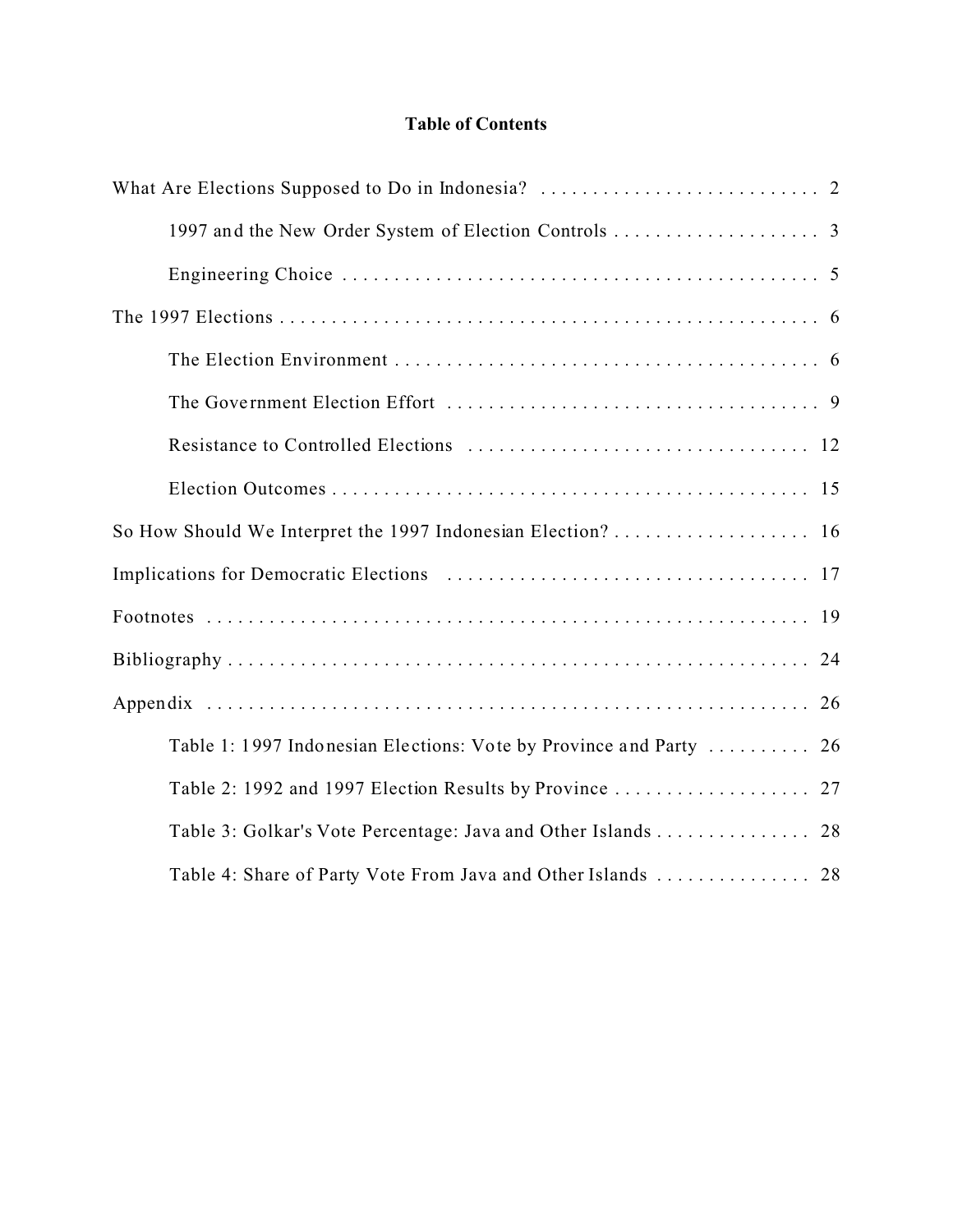## **The 1997 Indonesian Elections: 'Festival of Democracy' or Costly 'Fiction'?**

"How fraudulent does an electoral process have to be before it denies legitimacy?"  $\dots \dots \dots \dots \dots \dots \dots \dots$ . R. H. Taylor<sup>1</sup>

" $[$ F $]$ or how much longer can the New Order's version of Panca sila Democracy remain a useful fiction."  $\ldots$ . R.W. Liddle<sup>2</sup>

The government party, Golkar, easily won the 1997 Indonesian election. In fact the government political organ ization wa s victorious in each of the 27 provinces and in all but three of Indonesia's rural districts and cities. It ga ined more th an 74% of the votes cast. Golkar averaged 67% o f the vote in the urban and industrialized island of Java and 85% in the 22 provinces outside Java. In the six 'New Order' elections held since 1971 Golkar had never received less than 62% of the vote, and this time it bettered its 1992 result by more than six points. $3$ 

Only Golkar and two other approved organizations were permitted to contest the 1997 election. They were the Indon esian Democratic Party (PDI) and the United Development Party (PPP). Both organizations are government creations  $-$  heavily manipulated, mergers of o lder political parties. PDI is the successor to the Indonesian Nationalist Party (PNI) — a party with symbolic links to former President Sukarno and the nationalist movement. PDI also has members from Protestant, Catholic, and two smaller secular parties. PPP is a merger of several Islamic parties representing quite different wings of Islamic thought — one with a mainly Java-based constituency and another drawing most of its support from outside Java. PDI, whose leadership was removed in a blatant, violent act of government-approved intervention, received just 3% of the vote, a collapse from its previous 14.9%. PPP, whose more compliant leadership had been protected from challengers by the government, won 23% of the vote, up from 17% in 1992.

The participation rate was high. More than 124 million voters were registered and 112 million votes were cast. The Minister of Home Affairs,<sup>4</sup> later claimed that Indonesia might have the highest election participation rate in the world.

In a highly controlled election system we cannot take these results at face value.<sup>5</sup> While the results may tell us something about the popularity of the government or the unpopularity of the alternatives offered, we need to pay much more attention to the environment in which those results were obtained. We need to know what various elements of the state and society expected the outc ome to b e. We need to understand what methods and resources were employed to achieve the government's election goals, and what resistance was encountered. We need to understand the consequences of the elections for public visions of the government's legitimacy and for public willingness to abide by the state's rules.<sup>6</sup>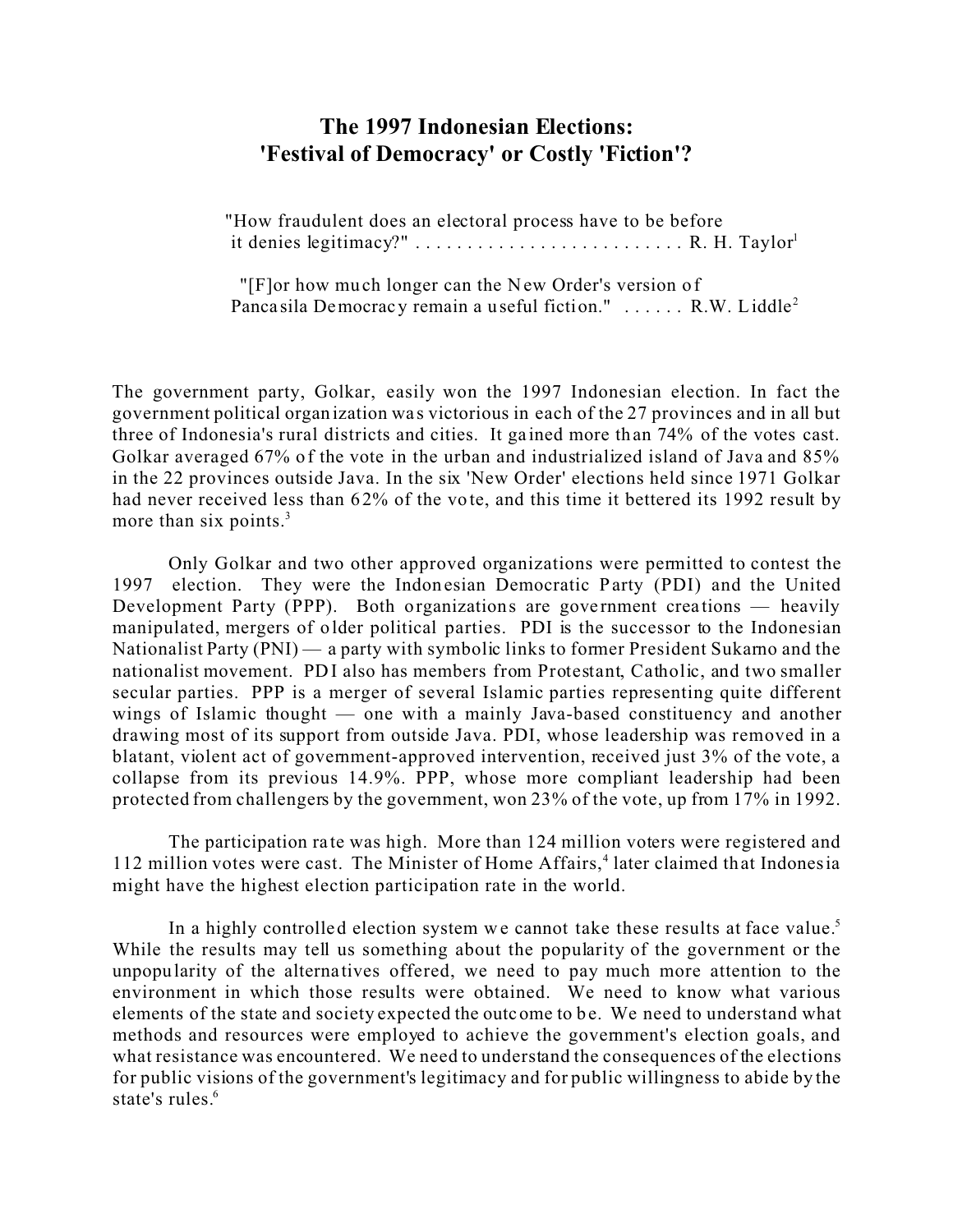This study explores the 1997 elections in the context of Indonesia's pattern of controlled elections since 1971. The paper inve stigates the me thods used by the state in the pursuit of its election goals. It discusses the intensity of the government effort and the range of controls employed by the government. It explores the range of resistance by Indonesia's citizensto government election controls and manipulation. The paper examines the election violence and looks at some of the significant election outcomes. It closes with a brief consideration of the legacies of 1997 and the Soeharto-controlled election system for the "democratic" elections scheduled for June 1999.

A few caveats about this study are in order. Although I have been studying Indo nesia's controlled elections since 1977, this paper was researched and written between May 1997 and December 1998.<sup>7</sup> This has been a period of drastic change, most noticeably a cataclysmic deterioration in the Indonesian economy and the forced resignation of President Soeharto, after a 32-year period of military-backed, personal rule. It has also seen a conc erted, grass-roots challenge to the institutions, policies, and practices that characterize the Soeharto period and an attack on the public officials and business cronies of Soeharto and his regime. This reform movement has been strongest at the local level in Java but has had an impact across the archipelago. At the centre, it has forced the government to introduce "democratic" reform laws for elections, the media, and freedom of speech.

Given the depth of Indonesia's economic crisis, this is not an auspicious time for democratic reform. Nor is it an easy time to forecast the appeal to future Indonesian leaders of the Soeharto-era system of electoral controls and manipulative election practices. In the present a pocalypse, where one p aradigm for how to govern In donesia se ems to have been destroyed and the new paradigm is far from certain, it is hard to focus on efforts to control elections in what many Indonesians hope is a bygone era. One temptation is to read too many signs of the emergence of a reform movement into the events of the 1997 elections. A greater danger would be to assume that either the social conditions that made election engineering possible or the institutions that thrived on election manipulation will have little impact on how post-Soeharto elections are managed and contested.

#### **What Are Elections Supposed to Do in Indonesia?**

Democratic theory suggests that elections may provide opportunities to rotate elites, to select leaders, to express grievances and desires. Elections are said to compel elites to consider the wishes of the rest of the population, to provide opportunities for public dialogue, to confer legitimacy on governments, and to strengthen the sense of power and belonging of individuals.

Elections, of course, have purposes other than representation. They are useful internationally because they justify foreign 'aid' and investment by 'fellow democracies'. If managed properly they also convey a notion that the state is modern and capable of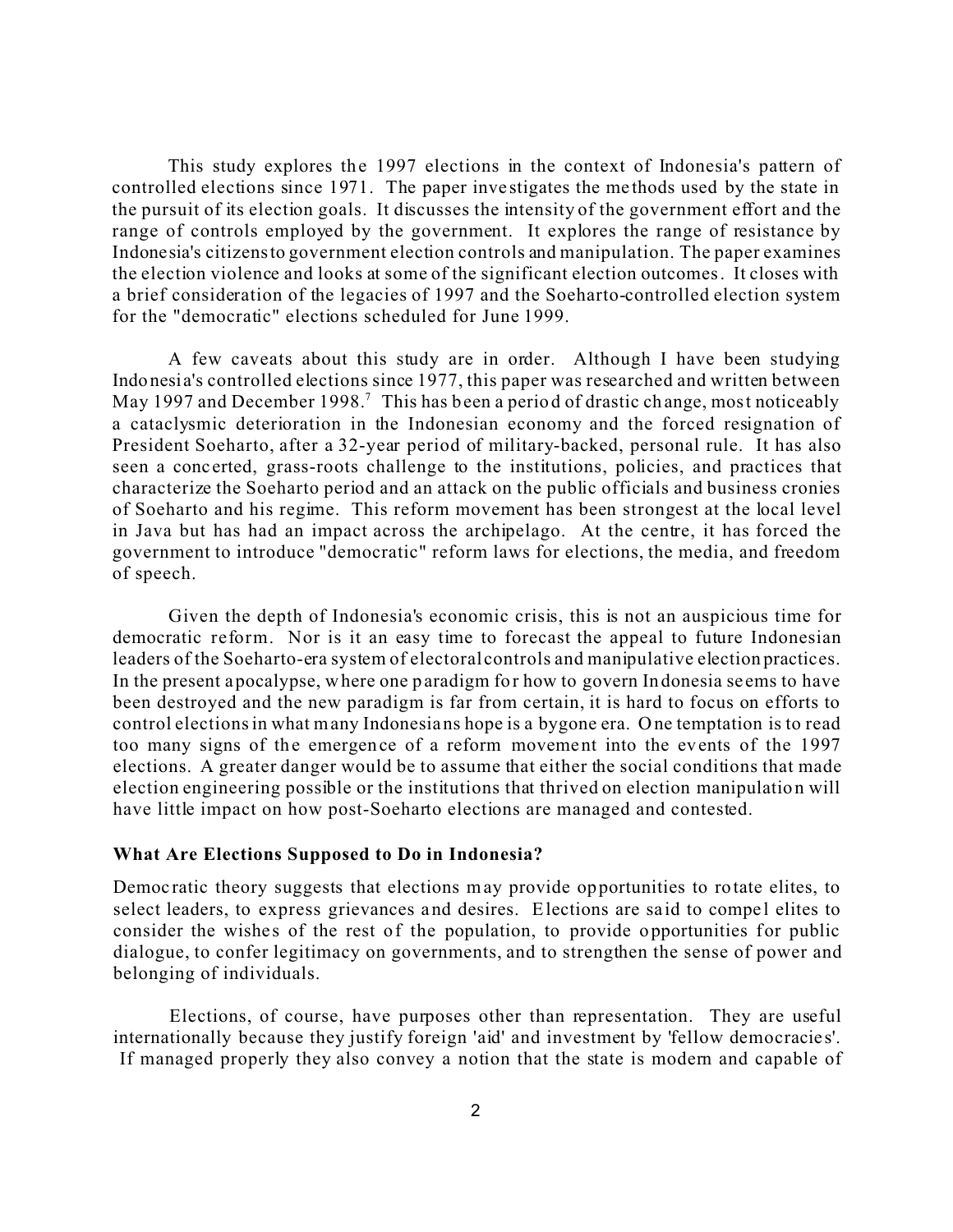managing an act of political consent. This helps to convey an image of stability that is useful for attracting capital.

Elections have domestic purposes too. Ben Anderson points out the role of elections in pacifying the population.<sup>8</sup> He suggests that elections allow leaders to say to critics: "You have had your say, but we have won. Now you must follow the rules and let us go ahead with our policies." Elections thus delegitimize protests, riots, and public violence. They also moderate some opposition supporters by convincing them that even though they lost this time, fu ture elections might turn out differently. Finally, elections can justify state repression of those opponents who don't play by the 'voter endorsed' rules.

Under the rule of President Soeharto, the Indonesian government entrenched and expanded upon an idea developed by former President Sukarno that Indonesia was a pancasila democracy,<sup>9</sup> not a liberal democracy. The notion was put forward that this was a truly indigenous method of decision making by consensus (rather than decision making by the `tyranny of majority'). It was claimed that liberal democracy had failed In donesia and that it was unfette red political competition that had led to chaos. In its place, Sukarno proposed, and Soeharto refined and empowered, an authoritarian system with a strong central government and a powerful chief executive accountable only to a mostly appointed super parliament, the MPR. Instead of being referen dums on p ublic policy or competitions between political parties for the right to govern, elections became heavily managed, ritualized acts of public approval which the government called 'festivals of democracy'. Indeed the Soeharto government set out to make political parties a dirty word, even den ying that its own 'election participant organization' (Golkar) was a political party.

Liddle suggests that Soeharto's Indonesia relied on a useful, albeit fragile, fiction of democratic legitimacy.<sup>10</sup> He argues that it had only limited credibility and that most Indonesians paid lip service to democratic legitimacy because of the Soeharto government's development success es, or becau se they felt protected or privileged by the New Order or frightened by political change. If democratic legitimacy was a useful fiction, then controlled elections were a necessary stage prop in maintaining that fiction. The following discussion briefly examines the controlled election system.

#### **1997 and the New Order System of Election Controls**

The 1997 elections, like the five New Order elections before them, were not intended to allow the Indonesian people to determine who should govern. Rather, the government intended the elections to be a "festival of democracy," in which the two political parties were not meant to compete, but to be *pendamping*, <sup>11</sup> accompanying the main player, the victorious government party (Golkar).

To create the appearance of choice at a 'festival of democracy'; a ritual without much choice, the Soeharto government put in place one of the most comprehensively "engineered" electora l processes in the world.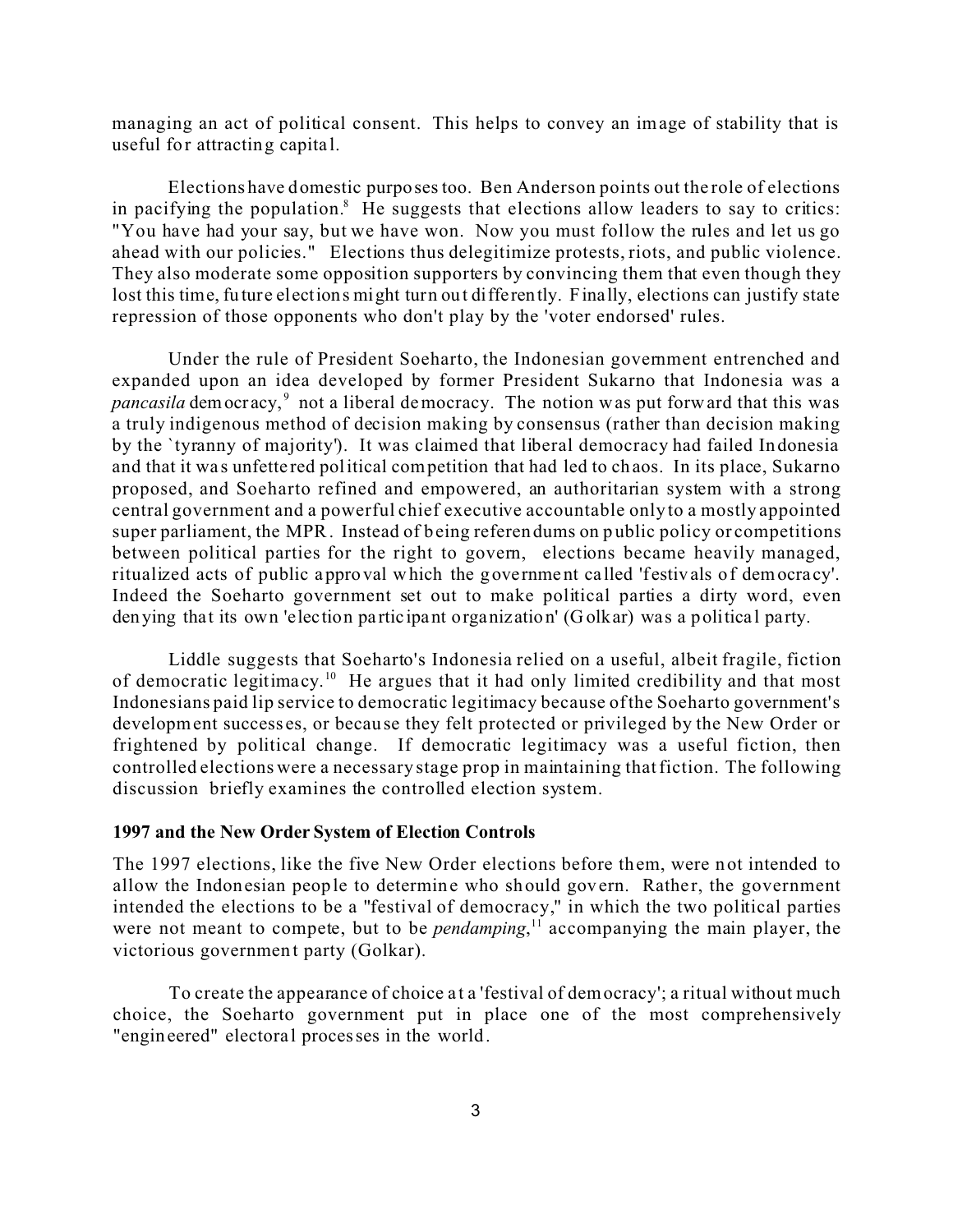The New Order government began by reducing the stakes. Government was not put at risk. The Presidency was not filled through popular elections. Instead, the President was "elected" by a mainly appointed super parliament (the MPR). The MPR consisted of 500 representatives from the national parliament (the DPR), of whom 75 were military appointed by the President, plus an additional 500 Presidential appointees.<sup>12</sup> The voters' choice was limited to 42.5% of the body that elects the President, 85% of the seats in a rubber-stamp national assembly that has never initiated legislation, and 80% in the only slightly more vocal regional and local assemblies.

Since 1977 only three parties have been permitted to contest the e lection: the state party, Golkar, which has had unpara lleled access to finances, media coverage, and the resources of the state (and of state-dependent businesses), and two government-manipulated, poorly-financed, badly-divided political parties, the Indonesian Democ ratic Party (PDI) and the United Development Party (PPP). The government allowed only a brief campaign period and then limited each party's campaign activity in each province and district to one day in three. Parties found it difficult to organize outside the election period while the government, whose officials were also Golkar party cadre, had a permanent organization and found it easy to influence voters in the months before the campaign began, or during the 'quiet week' just before the vote. The government determined the permissible campaign symbols, venues, and topics. The state or the President's children controlled all television stations. Radio and press coverage was closely monitored. The government screened prospective candidates, banned camp aigners deemed too critical, and used the full weight of the army and bureaucracy down to the village level to ensure victory. Between elec tions it intervened frequently to remove popular or outspok en party leaders a nd memb ers of parliament. It also detained and threatened to bring to trial those who questioned the legitimacy of the election process and called for an election boycott.

In the run-up to the 1997 elections the government condoned or initiated both the intervention in the PDI to remove former President Sukarno's daughter, Megawati Sukarno putri, from leadership and the violent expulsion of her supporters from party headquarters. The government also detained a number of activists trying to establish new political parties and intervened less dramatically to ward off challenges to the more obliging leade rship in the Moslem-b ased PPP.

Perhaps the most important reason for the government's success at achieving a high turnout and high Golkar vote was its control of a highly centralized administrative structure which stretches from Jakarta down to the village and neighborhood level. Local officials issue permits and clearances that are crucial in the everyday life of most Indonesians. Indonesians who want to send their children to school, change residence, start a business, buy or sell land, apply for a job, or obtain an identity card must obtain the signatures of their neighborhood and village officials.

Through their access to state development funds, local officials also controlled substantial patronage wh ich could be used to reward the loyal. This control over sanctions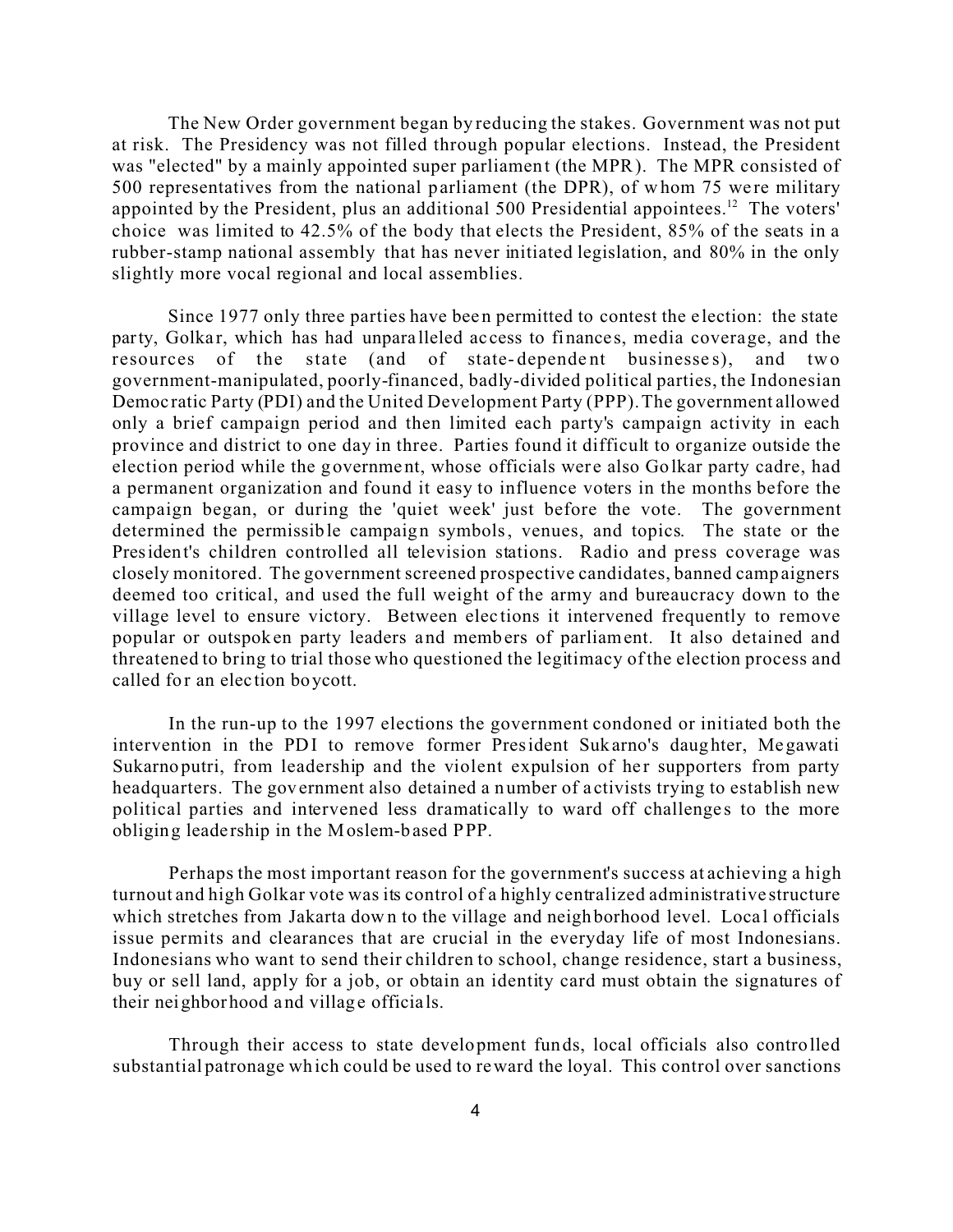and rewards made state officials powerful patrons everywhere in Indone sia, but espec ially in poor, rural, and isolated areas outside of Java .

State and village officials were required to join the government party and were given quotas for soliciting Golkar members and Golkar votes in their area. Government officials managed the Golkar campaign and they and their families were candidates for local assemblies. These government officials also headed the committees that supervised the campaign, voting, and vote-counting process, and investigated complaints.

Government-approved election witnesses from the parties could observe the vote and vote-counting processes. However, few people in rural Indonesia were willing to risk declaring their affiliation with a non-government party or publicly expressing their doubts about the fairness of government officials.

The vote-counting and tallying process in New Order elections was also engineered to provide little opportunity for independent scrutiny. The election ritual closed with a declaration of acceptance of the re sults by all participating parties. Regional and national party leaders were coerced, cajoled, and offered inducemen ts to sign these declarations. All of these controls resulted in a powerful capacity to engineer a massive voter turnout and gov ernmen t party victo ry.

#### **Engineering Choice**

"The government pretends to hold elections and we pretend to monitor them."<sup>13</sup>

The Soeharto government had an impressive a rray of election controls at its disposal. However, this does not imply that it had no popular support. Before 1998 the government had considerable success at convincing many Indonesians that Soeharto's "New Order" was responsible for the economic development and political stability that benefited them. It also had the capa city to deliver patronage to supporters and deny patronage to opponents. The state also attempted to sustain a fear that doing anything but voting in the election and voting for the government party would promote dangerous change.

Liddle argues convincingly that many Indonesians were willing to participate in the election process and close their eyes to the unfairness because they believed the government benefited or protected them.<sup>14</sup> I am arguing that whatever consent the election generated was not just the result of unfettered calculations of personal or group benefits. The risks and costs of non-compliance with the government's election ritual were high.

The state had tremendous capacity to structure the climate for voter choice. Partly, this is due, as Liddle stresses,<sup>15</sup> to the government's development record and to the fears of middle-class, especially Christian, Chinese, and other ethnic minority Indonesians, about the dangers of a more open political system. Partly, it was also due to the high personal risk and limited possibility for gain that Indonesians saw from abstaining or from voting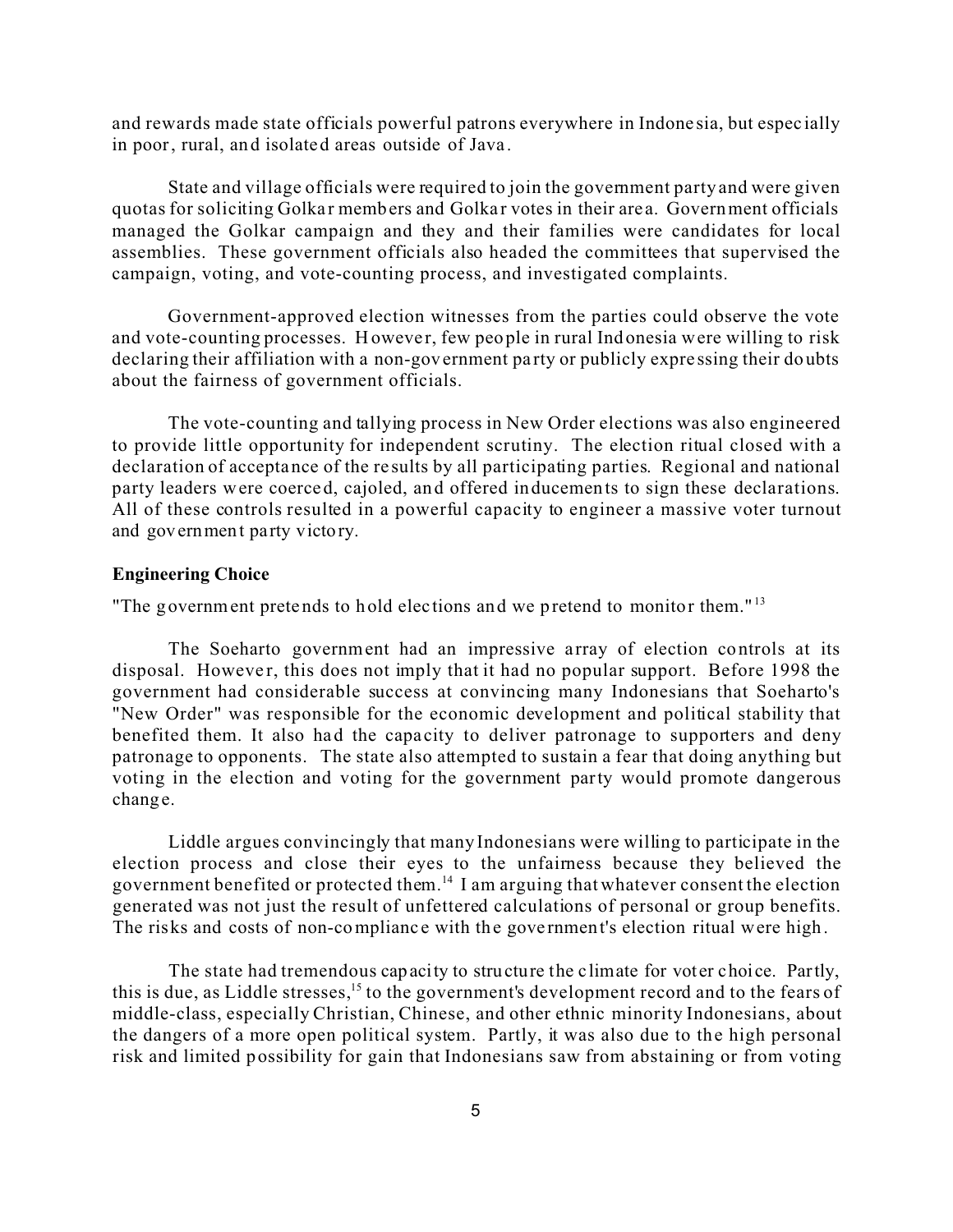against the government party, and the even higher risk from publicly urging an election boycott or supporting a political party.<sup>16</sup> Indonesians knew that the government would win and that the other parties would not be able to make policies or dispense patronage. Many Indonesians also suspected that their ballots might not be secret and that abstentions or votes against the government might not be counted. Even without intimidation, those lesswell-off Indonesians who were dependent on patrons for access to jobs and credit found it easy to listen to state-connected patrons who urged them to vote for the government party. In regions where the economy was backward and autonomous institutions absent, the government's clout was greatest.

This enormous capacity for manipulating the election created problems for the state. The government's aim was to carry out elections which generated enough public participation and enthusiasm to give the government some legitimacy and international credibility without thre atening stab ility or demonstrating the regime's ne ed to resort to repression or fraud. However, the government found it easier to mobilize or intimidate voters than to show finesse in dealing with political parties or with those promoting election boycotts. The mechanics of achieving a huge turnout and handsome victory for the government party were n ot so difficult for the state apparatus to achieve. Maintaining an image of elections as unrehearsed and spontaneous with popular enthusiasm for authentic political parties was much more problematic.

Perhaps the greatest problem was deciding what the government and electorate would accept as a real victory when everyone knew that the state had near limitless access to patronage and repression as we ll as control of a far-from-transparent voting and votecounting process. When winning an election is never in doubt, deciding how big an effort to put into how large a v ictory becomes a dilemma for the state. Interpreting the significance of the election result is equally problematic for all those who want to analyze its impact.

#### **The 1997 Elections**

I have argued that elections in Soeharto 's Indonesia were part of what Liddle called a 'useful fiction of Indonesian democ racy'. Good fic tion (or good theatre, if the e lection is a spectacle) needs to make the audience suspend disbelief.<sup>17</sup> A fiction of Indonesian democracy needed to have a controlled election that seemed plausible. To be plausible an election needed to produce images of enthusiasm and compliance. A plausible elec tion is not supposed to prod uce widely-distributed images of unfairness, intimidation, government repression, violence, and electoral fraud. I will argue that the 1997 elections did not contribute to democra tic legitimacy. Rather, I contend, they either weakened government legitimacy or demonstrated its declining legitimacy.

This section looks at several remarkable features of the 1997 elections. These include the altered political environment in which the elections took place, the increased intensity of the government victory effort, the changed character of the resistance to government control and manipulation, as well as the greatly increased election-related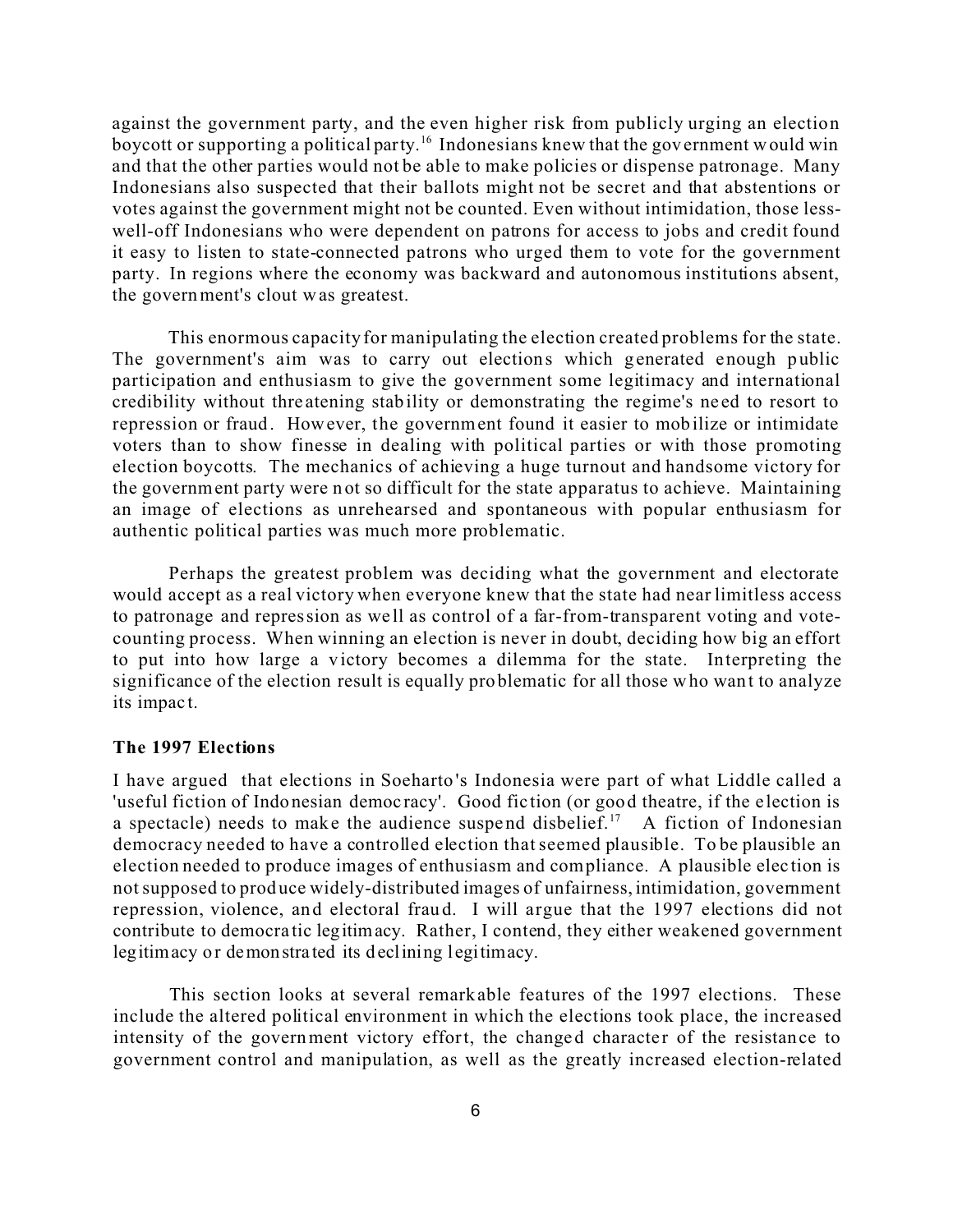violence. Some of the election ou tcomes themselves dese rve attention. Among these are the rise in the Golput<sup>18</sup> (blank ballot) vote, the enhanced stature of Megawati (the daughter of Indonesia's charismatic first President), the decimation of the government-backed Suryadi wing of the PDI, and the emergence of the Islamic-based PPP as the only legal party for dissidents.

#### **The Election Environment**

The political and social environment in 19 97 was substantially different than in previous elections. Probably the greatest single difference was the increased tension caused by the certainty of an aging President and the uncertainty about how successfully Presidential succession would be managed.

President Soeharto had dominated Indonesian politics for more than 30 years. His style of rule had included direct presidential involvement in almost every area of policy making. His regime oversaw rapid economic growth and the creation of a burgeoning middle class. However, it also facilitated the creation of huge first-family and Chinese-Indonesian clientelist business empires based upon connections to power. These conglomerates and the state-dominated economy and society that created them appeared vulner able in a post-Soeharto Indonesia.

The problem was that President Soeharto had labored to see that no institution or individual might emerge that could provide a credible alternative to his personal rule. Strong personal rule meant that there was considerable doubt about who would be Soeharto's successor, and about whether Soeharto's successor and the institutions of the New Order would be able to deal with the complex social and economic problems that Indonesia seemed likely to face.

There was a widespread b elief that this election would be Soeharto's last — that a new President would take office during the term of the 1997 parliamen t. In what *Kompas*, one of Indonesia's leading dailies, called the uncertainty of the post-Soeharto political  $map<sub>19</sub>$ , senior bureaucratic and military officials competed to demonstrate both their capability and their loyalty to Soeharto by delivering a large Golkar victory.<sup>20</sup> This helped set the stage for what one ana lyst (Corne lis Lay) called "a shattering process of structural cheating."<sup>21</sup> In this climate local government officials had strong incentives to do anything needed to achieve the desired resu lt.

The impact of social and technological change on the 1997 e lection environment is more difficult to chart. It can only be sketched here.

The Indonesian economy had undergone rapid growth for more than 25 years and consequently the Indonesian political public<sup>22</sup> — the group of people who have the time, ene rgy, resources, and inclination to follow national politics and to sometimes believe that they can wield political influence — has also grown rapidly. The growth of the Internet,  $^{23}$ the expansion of satellite television, the emergence of an overseas Indonesian press, and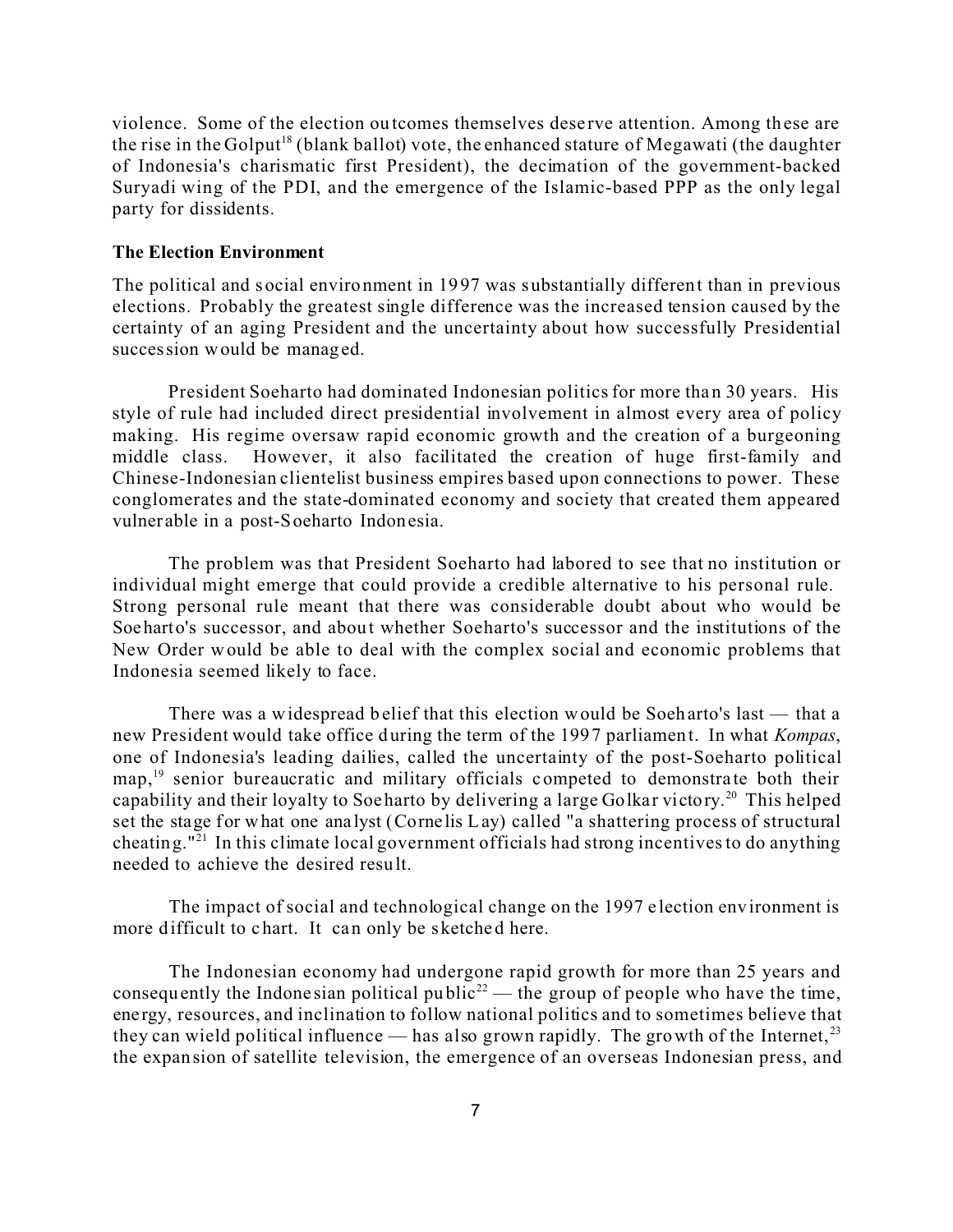the increased mobility of Indonesian university students and workers have all worked to give the contemporary Indonesian political public wider and freer access to information and ide as about Indonesia and the world.

What I am saying is that the government had increasingly less control over the flow of ideas and images that influenced how Indonesians perceived the state and their political system. In 1997, the Indonesian political public and those who shaped its opinions had greater access than ever before to print and electronic media, including the Internet. Negative stories about alleged government efforts to win the election through vote-buying or electoral fraud were reported on the Internet, in electronic journals like *Tempo*, in Indonesian community newspapers in America, Europe, and Australia, an d frequently in the Indonesian domestic press. The fiction that controlled

elections are legitimate exp ressions of In donesian democrac y thus became increasingly difficult to maintain.

Increased access to alternative ide as — c ombined with the cru dity and intensity of the government election manipulation — led many Indonesians to doubt government explanations of the need for election controls, and to believe allegations of vote rigging, intimida tion, and government-provoked elec tion violence.

The political public is a pool for potential political activism. In 1997 , the intensity, goals and methods of that activism were influenced by a number of factors. One of these was the rise of Islamic expectations and the increased public expression of Islamic grievances. By the mid-1990s there was a widespread belief in Indonesia that Islam was undergoing a revival, that its influence on Indonesian culture was deepening and broadening.<sup>24</sup> This was coupled with a belief that more devoutly Islamic Indonesians were about to receive a greater share of political and economic power. The government's patronage of the Indonesian Moslem Intellectuals' Association (ICMI) in the five years up to 1997 helped to fuel expectations of increasing Islamic influence.

Another factor, not yet well explained but perhaps related to a widespread perception that economic growth was very uneven and unjust, was the violence in the period leading up to the election. In the years preceding the election, Indonesia was rocked by sectarian and communal violence in East Timor, Aceh, Java, Sulawesi, and Kalimantan. The July 1996 government-sanctioned attack on M egawati supporters at PDI headquarters in Jakarta culminated in the worst outbreak of violence in the capital in more than 20 years.

The inability or the unwillingness of the security forces to control communal violence and the go vernment's own invo lvement in the violence at PDI headquarters led many in the political public to believe that there was widespread unrest and an expectation that violence would be tolerated. The campaign atmosphere was soured by the presence of thousands of Megawati supporters, angry because their candidate had been barred from the election. Many of these mainly young, reform-oriented Indonesians perceived the campaign restrictions and election as a reminder of their victimization by the government. This, of course, heightened the tension of the campaign.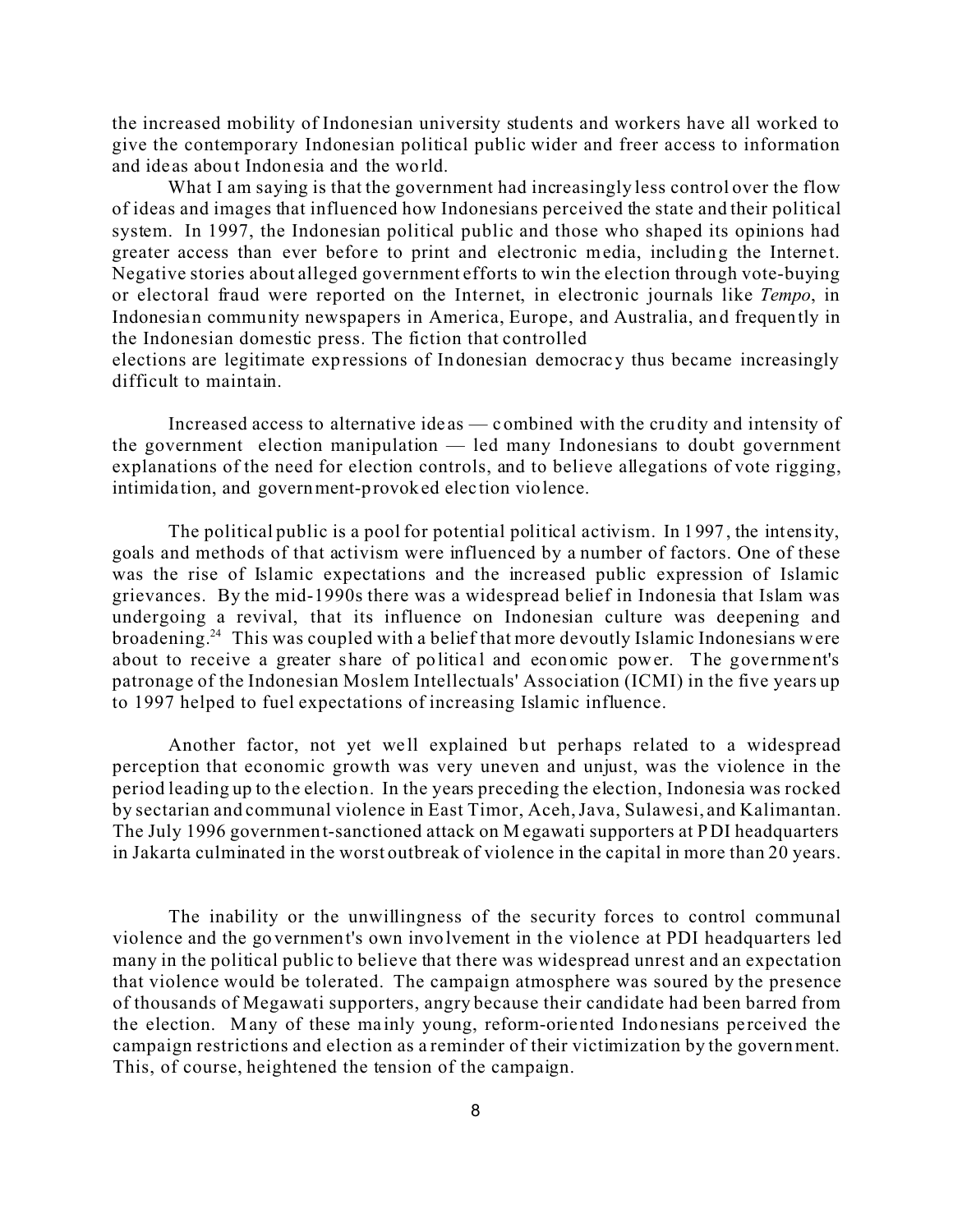Another factor in the e lection climate was the greater global focus on human rights in Indonesia.<sup>25</sup> International and domestic pressure led to the formation of a National Human Rights Commission (Komnasham) in 1993. The Commission operated with an unexpected degree of independence and in 1997 offered a channel for human rights advocates to focus greater national and international media attention on election-related human rights abuses.

Another organization, founded by prominent Indonesian intellectuals in 1996, was the Independent Election Monitoring Committee (KIPP). KIPP mobilized 9,000 volunteers in 40 branches for independent monitoring of the election and to report on the election implementation process. The creation of KIPP was itself a challenge to the government's control over how the election process would be seen at home and abroad. The existence of KIPP implied that the state needed to be monitored and questioned the government's notion that it stood like a father figure, knowing and doing what is best for all Indonesians. The presence of Komnasham, KIPP, and various other legal aid and human rights organizations assured tha t the election process would be more closely scrutinized than the government desired.

The problem for state officials was that they were under increased pressure to deliver a large victory while facing growing numbers of Indonesians who were critical of the government's election management. These dissidents had the will and the capacity to vocalize their concerns. The presence of thousands of Meg awati supporters angered by government suppression of their party made election management even more problematic.

#### **The Government Election Effort**

In assessing the intensity of the gov ernment's elec tion effort it is necessary to consider both the resources used to conduct the Golkar campaign and the resources used to control the election process and to manipulate the election outcome. The Golkar effort included pre-campaign political activity, organizational support from the burea ucracy, biased media coverage, and Golkar's use of 'money politics' to win cadre and voter support. The election manipulation effort included biased candidate screening,<sup>26</sup> intimidation of voters, party cadre and election witnesses, campaign restrictions, and reported ele ctoral fraud. W hile similar government practices predated 1 997, both the total Golkar effort and the election manipulation appeared more intense.

In the 1992 election, the M inister of Home Affairs, Rudini,<sup>27</sup> had reduced the pressure on local go vernment officials to deliver the vote to Golkar. One result had been the least coercive and least manipulated of the New Order elections.<sup>28</sup> Another result had been a 5% decline in the government party's national vote and a double digit decline in its Central and East Java vote. In 1997, Minister of Home Affairs Yogie Memet encouraged department officials to take a more partisan role. Similarly, the army commander, General Hartono, announced that every soldier was a Golkar member. There were also reports that the Information and Education Departments issued instructions on how to vote and how many others were to be recruited to be Golkar voters.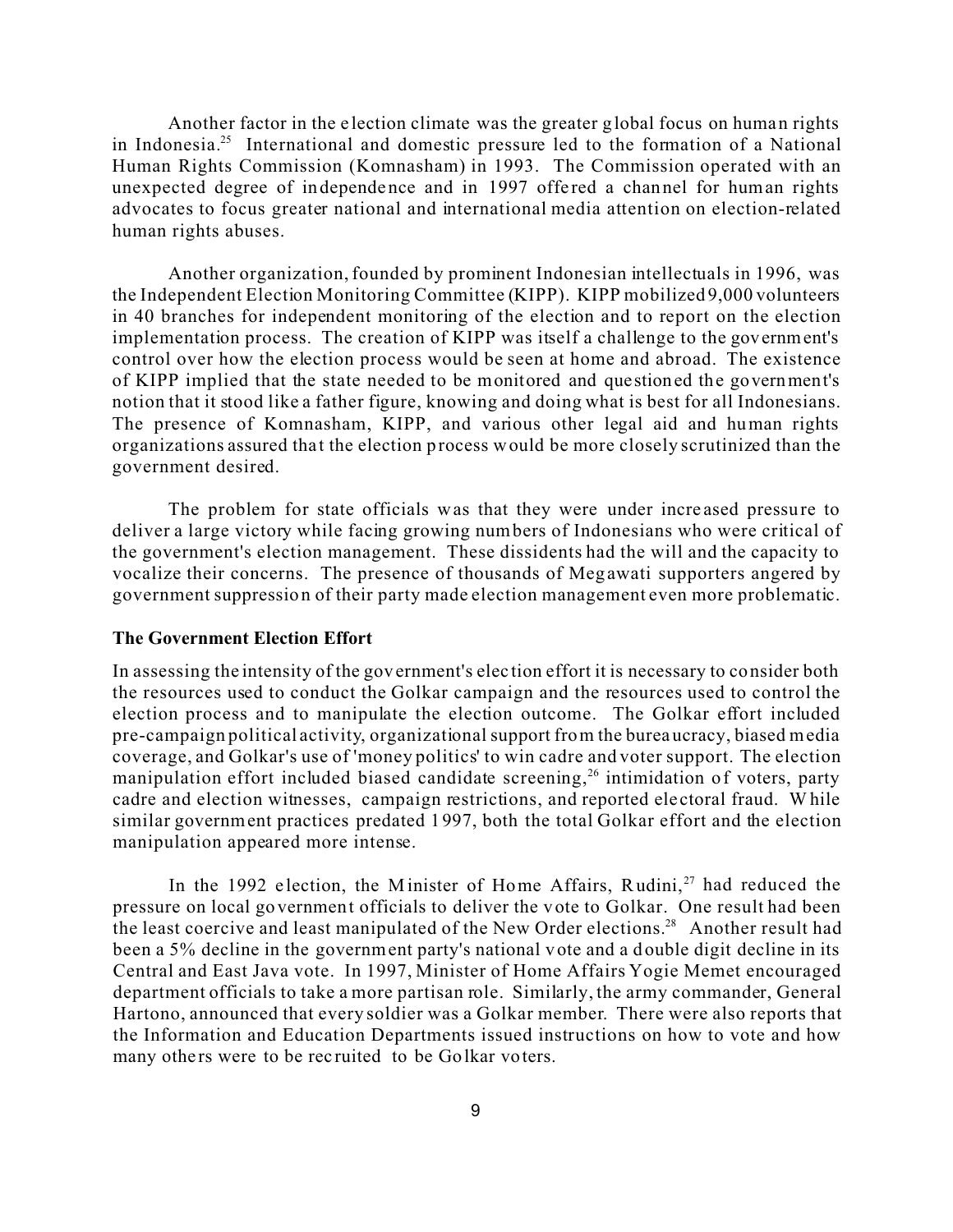When Minister of Information Harmoko was elected head of Golkar in 1993 he promised to reclaim the votes lost at the 92 election. He immediate ly began a major pre-campaign effort which included a membership drive in which each government employee was expected to sign up 9 new Golkar members from the community. Membership rallies were held throughout the coun try and widely covered in the electronic and print media.

Governors and district heads solicited membe rship and financial suppo rt from local elites and implemented programs to demonstrate Golkar's strength. One of these programs involved painting houses, public buildings, trees, and sometimes whole villages yellow, the color of Golkar. People that did not display yellow paint risked accusa tions of disloyalty. Several areas of Central Java erupted into "paint wars" as Megawati-PDI and PPP supporters tried to repaint areas white or green.<sup>29</sup>

President Soeharto's daughter Tutut<sup>30</sup> played a major role in the Golkar campaign in East and Central Java. Her presence put greater pressure on the Governors of these populous provinces to deliver a good result. They in turn pressured District Heads who leaned on their subordinates down to the village official level. The President's daughter campaigned frequently in strongly Islamic areas. Her campaign forays were accompanied by large rallies and parades in PPP strongh olds. These shows of strength by the government and counter-demonstrations by PPP and Megawati supporters often triggered violence.

As in past elections, local government personnel, communications networks, and vehicles were all mobilized to facilitate the Golkar campaign. Also the government used its ownership and control of electronic and other media to encourage greater and more favorable coverage of Golkar.<sup>31</sup>

Perhaps the most notable change in the Golkar e lection effort was the substa ntially increased role of money politics. Cornelis Lay suggests that money was the main fo rce in political mobilization by the government party.<sup>32</sup> Harmoko's organizing efforts had led to increased involvement by businessmen and women in the Golkar campaign. One businessman alone claimed to have given hundreds of billions of rupiah to Golkar.<sup>33</sup> Private campaign contributions plus the enormous amount raised by compulso ry monthly contributions by every civil servant gave Golkar a great financial advantage.

Early in the campaign the media reported Golkar rallies in West Java where wealthy businessmen and a village head threw out 10,000 and 50,000 rupiah notes to the crowds. Stories emerged also of Operasi Fajar, a plan to distribute gifts during the quiet week before the vote to win the support of Islamic leaders in rural Indonesia.<sup>34</sup> Regional and national papers reported charg es of Golkar vote-bu ying in Jakarta and across wide areas of Indonesia. In rural areas vote buying seems to have more often involved paying village or district officials for delivering all or most of the votes of their followers. For example, the Jepara branch of Golkar reported awarding one million rupiah each to party cadre in 101 voting stations where a 95% vote for Golkar had been obtained.<sup>35</sup> In other districts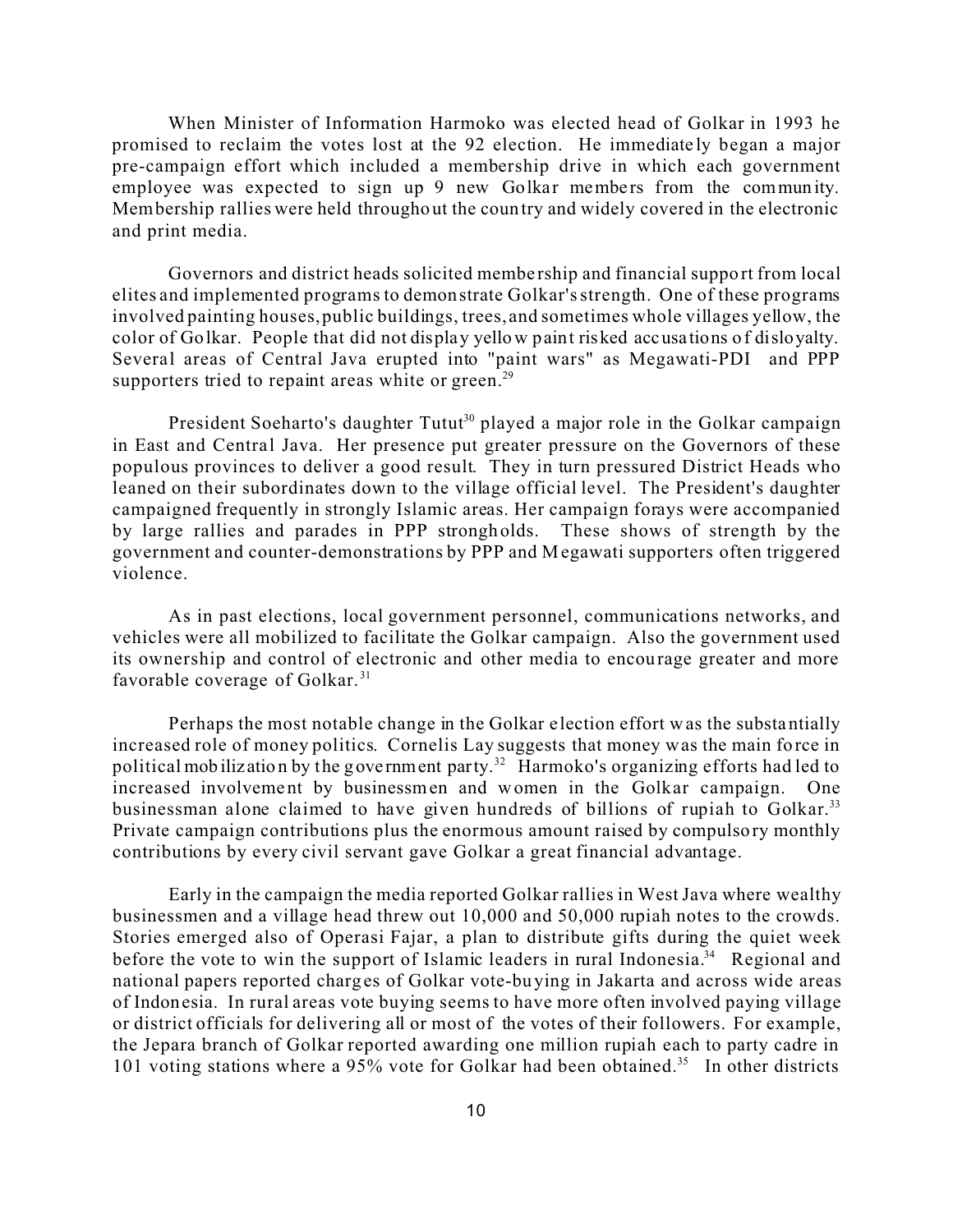there were reports of bonus development grants, cattle for a village feast, or other prizes being distributed to villages that produced massive Golkar victories. Intimidation of voters, party leaders, and supporters was also perceived as being more widespread and more intense than in the last election. In Jakarta, school teachers were reportedly instructed to practise voting with their students and to warn them that they might fail if Golkar did not receive a high v ote. Many students were required to vote in their schools. Government officials, work ers in state enterprises, and some large private businesses were also required to vote in their workplace and were subject to strong pre ssure to vote Golkar.

In Bengkulu, village heads were required to record the names of villagers expected to vote against Golkar. <sup>36</sup> PPP leaders and supporters were attacked in Pekalongan, Demak, Kudus, Temanggung, and Jepara. Violent clashes occurred during Golkar and PPP rallies. In Temanggung the PPP head was reportedly beaten by a youth group with government and gangland connections.<sup>37</sup> In Jepara PPP campaigners were run down by government vehicles and PPP supporters were attacked by gangs on their way home from rallies.<sup>38</sup> A dog's head was delivered to the home of the outspoken PPP leader in Solo. There were also many reports of detentions of party supporters by the security forces or attacks by gangs or unknown elements.

Intimidation continued after the election. In West Sumatra the Governor visited the house of the region al PPP leader to conv ince him to sign a decla ration that the e lection in West Sumatra had been free. The Governor, reportedly threatened that the military would visit shortly if further persuasion was needed.<sup>39</sup>

Campaign restrictions became an important issue in 1997. Since the 1992 elections, when very large crowds were common features of election rallies, the government had complained that the campaign was too anarchic and not sufficiently educational. They urged the parties to hold small, indoor forums instead of large, outdoor meetings. The government's 1997 election regulations restricted large rallies and parades in which parties demonstrated the size and enthusiasm of their following. These efforts to control campaign procedures and to prohibit banners with words or symbols unacceptable to the government met with fierce resistance. This resistance will be discussed in the next section.

It is impossible to know how much vote fraud there was in the election. My own reading is that there was widespread manipulation of the figures and that the government had established a system for rigging the vote count that would have facilitated even more massive vote fraud if it had been necess ary.

There is evidence that village heads, sub-district officers, and district heads were polled regularly to declare the size of the Golkar vote in their area. In one sub-district in Bengkulu, a completed election declaration with a massive Golkar victory appeared several weeks before the election.<sup>40</sup> The government claimed that it was only a "practice" declaration form. The final sub-district Golkar vote was slightly greater than in the early declaration.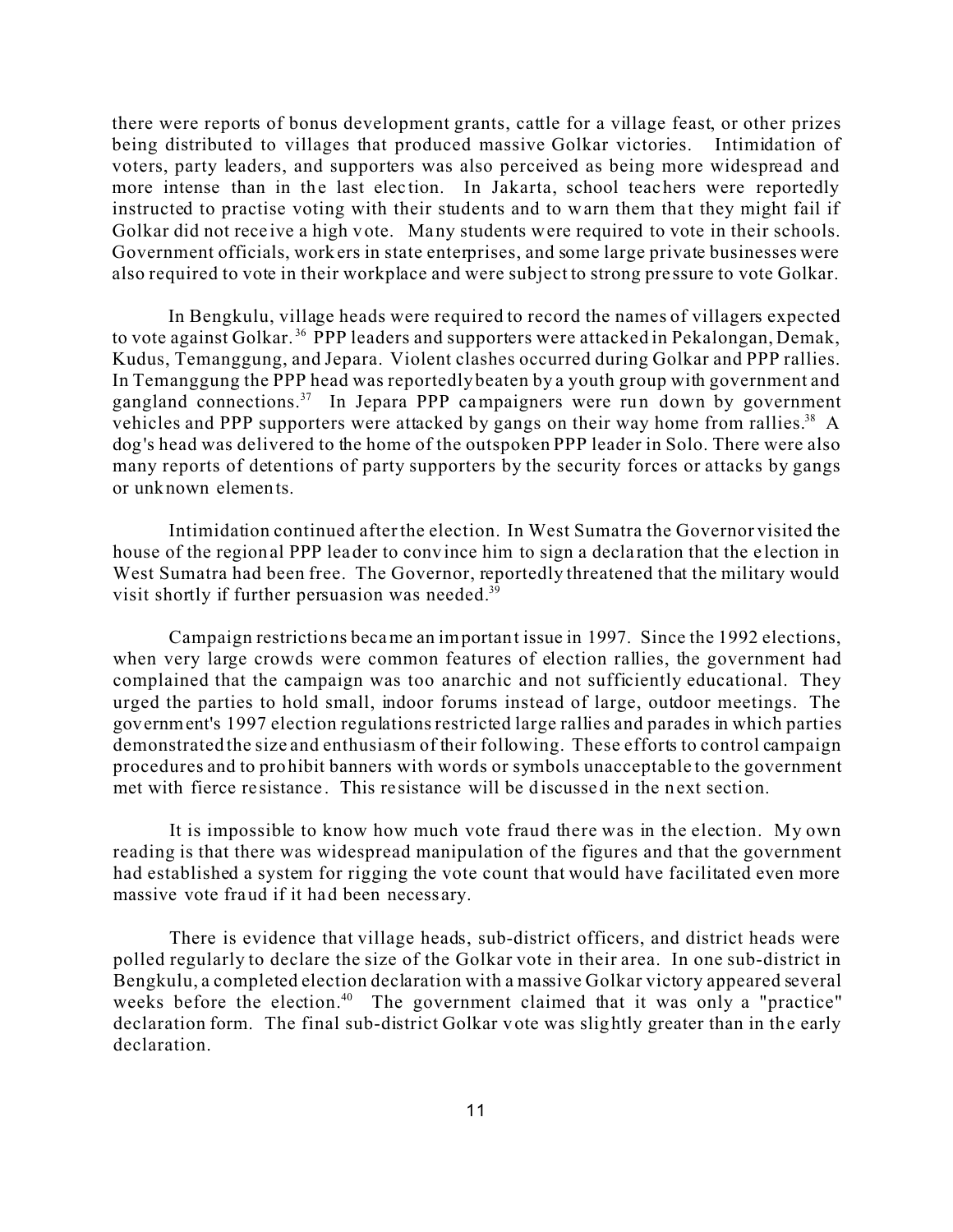In many regions, witnesses who were supposed to observe the voting and local vo te counting processes found it difficult or impossible to obtain the permits required to register as a witness. Elsewhere, proposed witnesses withdrew their names after obstruction or threats from village officials. In some places approved witnesses were not permitted to observe the vote count. With such pressure for a large victory it is hard to believe that there was no vote fraud in areas where there was no risk of being caught.

There were also many charges of multiple voting by government officials and other Golkar supporters. Rumors suggested that the number of absentee (AB) ballots printed might have been as high as 60% of the entire total votes cast. Government officials were in charge of voting, so it may have been easy to vote for Golkar at more than one location. Political party and independent election monitors were only able to observe a small portion of local vote counts, mainly in urban areas. Even in urban areas in Java, I have seen perfunctory vote counts (100% Golkar!) conducted in very dark conditions with no non-gov ernment witnesses prese nt.

However, even when the local vote count was monitored there was no way to confirm that accurate local vote counts did not change as votes were aggregated at the district and provincial level. One reported case in Jember saw the sub-district figures change from a PPP vic tory over Golk ar, 26,000 to 12,000 to a Golkar victory, 32,000 vs. 8,000 for PPP.<sup>41</sup>

Perhaps the most brazen case of vote manipu lation occurred in North Sumatra. The PDI had to win two seats in North Sumatra to obtain the 11 seats needed to fill all of its committee assignmen ts in the national parliament. PDI's failure to win that minimal number would have embarrassed the government. With 90% of the provincial vote counted, only ten PDI representatives were likely to be elected. Somehow PDI, which obtained less than 6% of the provincial vote, obtained more than 60% of the last 100,000 ballots counted in the province and elected 11 representatives.<sup>42</sup>

It is difficult to compare the government effort put into staging the 1997 election victory to the effort in the early New Order elections. In the 1971 and 1977 elections there had been substantial use of force to convince village heads or rural patrons to strongly support the government party. In later elections many of these elites had seen what had happened to those who opposed the juggernaut and ceased resistance. The government became increasingly confident that it could obtain the result it wanted with the state machinery and patronage. Coercion therefore could be reduced.

In 1992 the government's more relaxed effort had still allowed a comfortable win. As some mag azines put it, the government party seemed hegemonic. In 1997 the government was seen to be willing to use extreme measures to obtain a large victory. It had been willing to intervene in the PDI party congress to remove Megawati. It had detained leaders trying to start new political parties. It had tried to prohibit popular campaign symbols and to restrict campaign ac tivities that it viewed as disord erly. As in past elections, it had intimidated voters and local leaders. It va stly outspent its opponents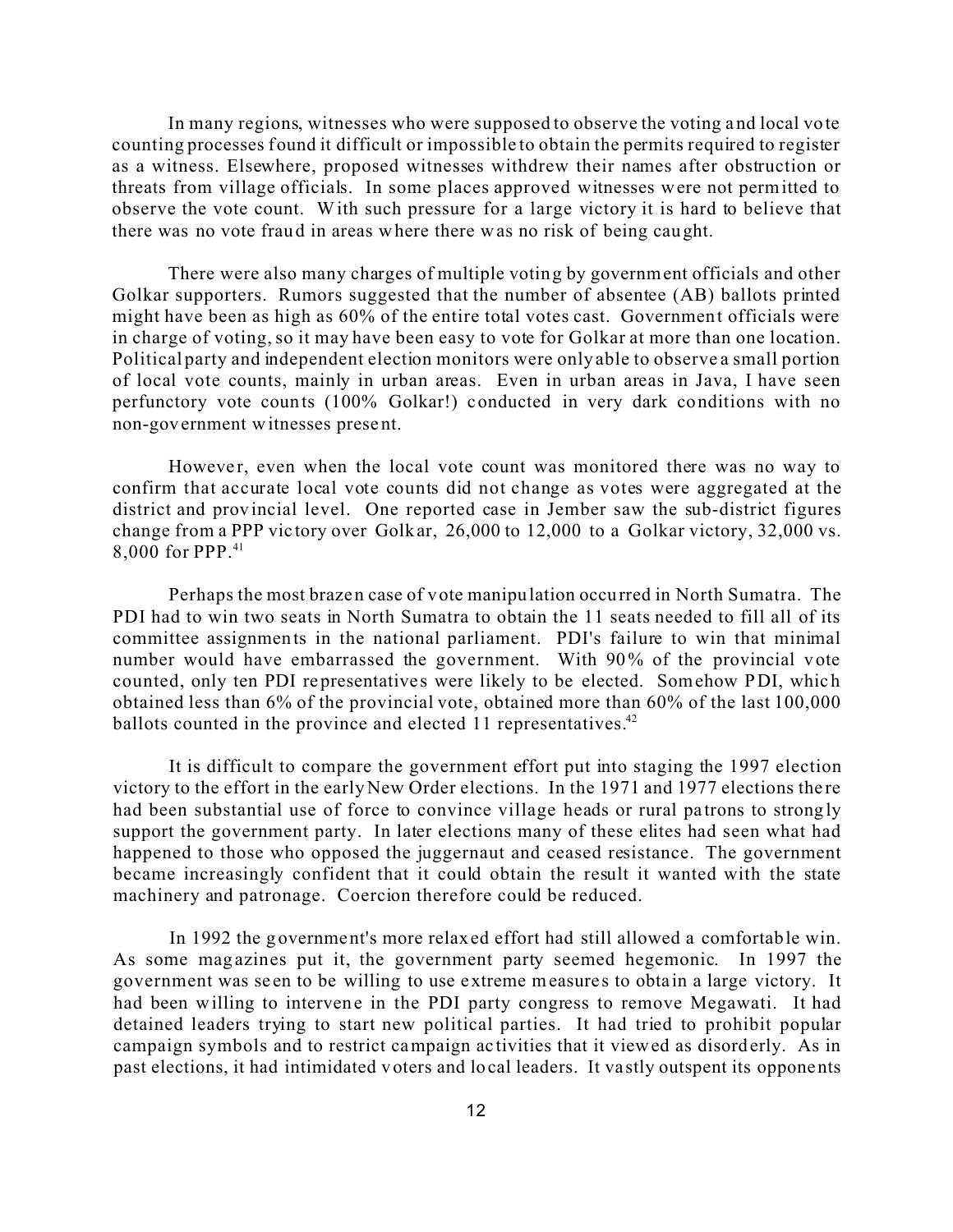and engaged in what looked like large- scale vote buying. Finally, its efforts at vote manipulation were brazen rather than discrete, and were widely reported by the Indonesian and foreign media. The more intense focus of the media made all of this activity more visible. The New Order's use of such measures made the state look far more repressive and clumsy and far less hegemonic. It also made the election spectacle less credible.

#### **Resistance to Controlled Elections**

Resistance to the government's election controls, vote manipulation, and electoral coercion was both greater and more innovative than in previous elections. This section discusses both the sources and forms of resistance to the 1997 controlled elections.

A substantial part of campaigning in all of Indonesia's elections — including the democratic ones of the 1950s — has been ab out demonstrating support through mass rallies. Under Soeharto, this tendency was reinfo rced. The political parties were financially weak and had little media access. Mobilizing thousands of voters in rallies and parades was a way to demonstrate support to the voters and to the government. In 1997, when the government tried to limit these mass rallies and parades many party supporters were frustrated. Some of these turned to violence.

It has been argued that the government's tight control of the election outcome led many Indonesians to see the public act of participation in the campaign as more important than the individual act of voting.<sup>43</sup> Many people believed that their vote might not be counted and certainly would not matter to the outcome. On the other hand, they expected that the campaign would provide an opportunity to let off steam, to express their anger and frustration at the authorities and, in some cases, to flaunt motor and public behavior laws. Police, for example, were more likely to tolerate rowdy crowd behavior or traffic offences (e.g. four people on a motorbike or people sticking o ut the doors and windows of a car) when they occurred during campaigns that we re part of a "festival of democracy".

This notion that the election outcome is fixed , but that the campaign is supposed to provide an opportunity to express feelings that a re normally repressed, combined with massive Golkar presence, the government efforts to minimize crowds, and the presence of large groups of aggrieved, youthful, Megawati and PPP supporters, explains much of the campaign hostility and violence.

Violence in the 1997 elections was on an unprecedented scale.<sup>44</sup> The violence began to escalate before the election and deserves its own essay. I will just make a few genera lizations here.

The violence needs to be seen in context. The government-condoned action to attack Megawati supporters in the PDI headquarters in July 1996 helped to create the atmosphere for violence. Continued government intimidation of voters and party leaders must also have incited violence. It also must be remembered that violence was not a monopoly of the government's opponents. Much of the violence was by gangs or youth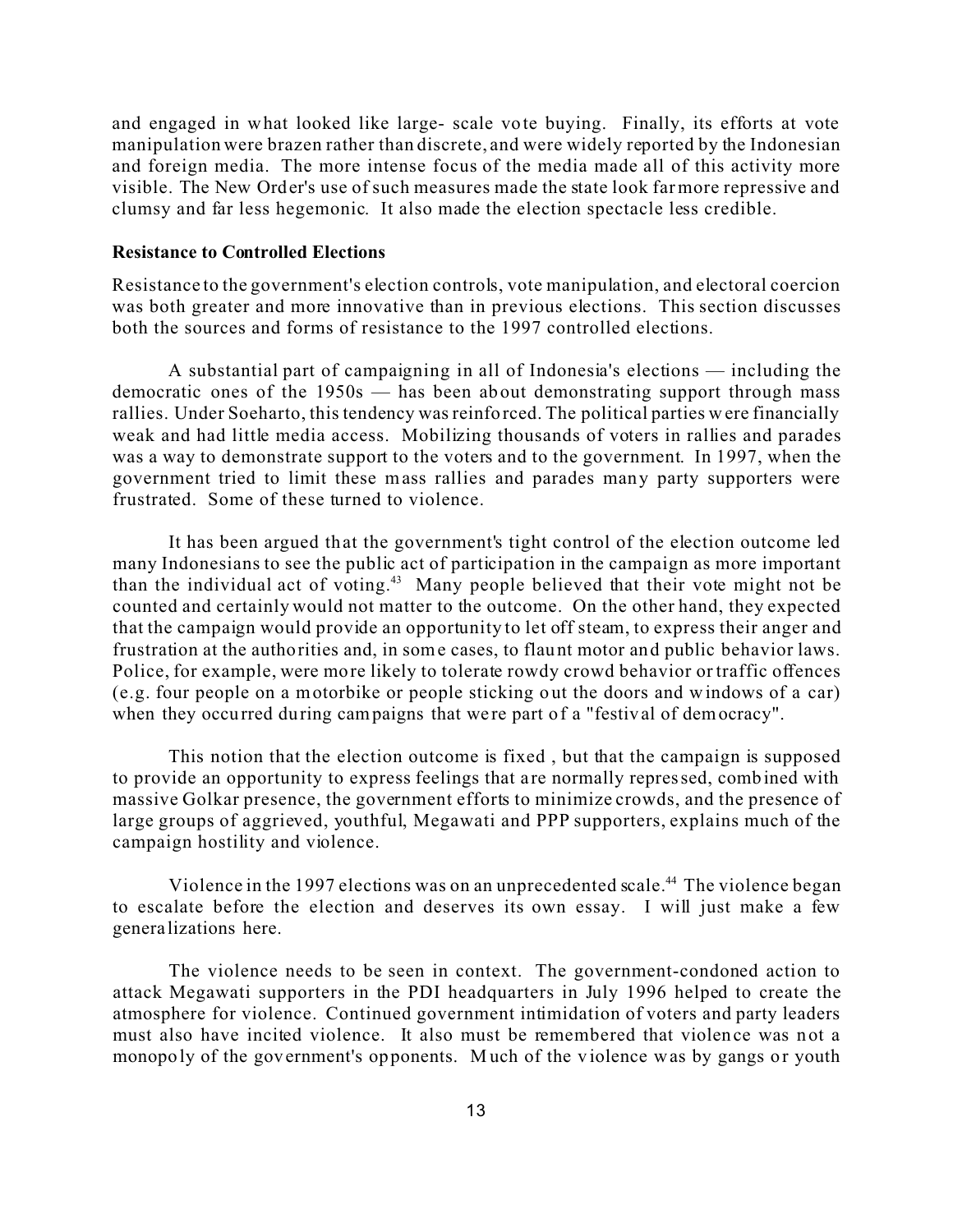groups with government connection s.

Although nearly one third of the official campaign deaths occurred in one incident in Banjarmasin, most of the violence appears to have taken place in the more contested areas of Java. Elsewhere in Indonesia , where the government found it easier to obtain the desired election result, there was less need for force (and little opportunity for opposition use of force). $45$ 

Much more of the campaign violence was dire cted at the go vernment and its supporters than in previous elections. Official buildings, vehicles and police stations, police, and civil servants were often targets for angry crowds. A number of the incidents followed campaign forays by Golkar into PPP strongholds. Finally, in places like Mad ura and Jember in East Java, PPP anger at alleged vote fraud resulted in attacks on voting stations and on government offices. These attacks continued for weeks after the election.

Finally, it should be noted that the violence seems to have be en largely anarchic or bottom-up rather than directed. It is commonplace in Indonesia to look for outside (often urban intellectual) agitators to blame as the puppet master (*dalang*) for rural and small town violence. In this case much of the anti-government violence seems to have been a spontaneous response to pent-up frustration and to local election restrictions, attacks or detentions of PPP leaders, and fraud.

Resistance to a government victory or to a government claim of democratic legitimacy flowing from the elections came from many sources. These included Megawati supporters, regional leaders of PPP,<sup>46</sup> students and intellectuals in the Golput<sup>47</sup> (blank ballot) movement, intellectua ls and profe ssionals in the independent election monitoring agency (KIPP), the National Commission on Basic Human Rights (Komnasham), and other human rights-oriented agencies, religious leaders, and what one analyst described as the anarchic power of the masses in the regions.<sup>48</sup> All of these sources and channels of images of the election which ran counter to the government's desired 'festival of democracy' were mutually reinforcing.

One important cause of greater resistance was the increased intensity of the government effort. It was the government move to depose M egawati as PDI leader and the crackdown on dissidents which radicalized many who would have otherwise had a stake in trying to increase the PDI vote rather than protesting the election. Some Megawati supporters joined the Golput movement or set out to disrupt the Suryadi-PDI campaign. Many joined PPP or attended its rallies and helped to make its campaign more vocal and critical. And it was the government effort to restrict campaign parades and rallies that was often the spark for campaign violence.

Another source of resistance to government controls and government manipulation was the boycott movement (Golput), which included PDR and PUDI<sup>49</sup> supporters. This boycott movement benefited from Megawati's announcement that she would not vote. It also benefited from pastoral letters by both the National Council of Churches and the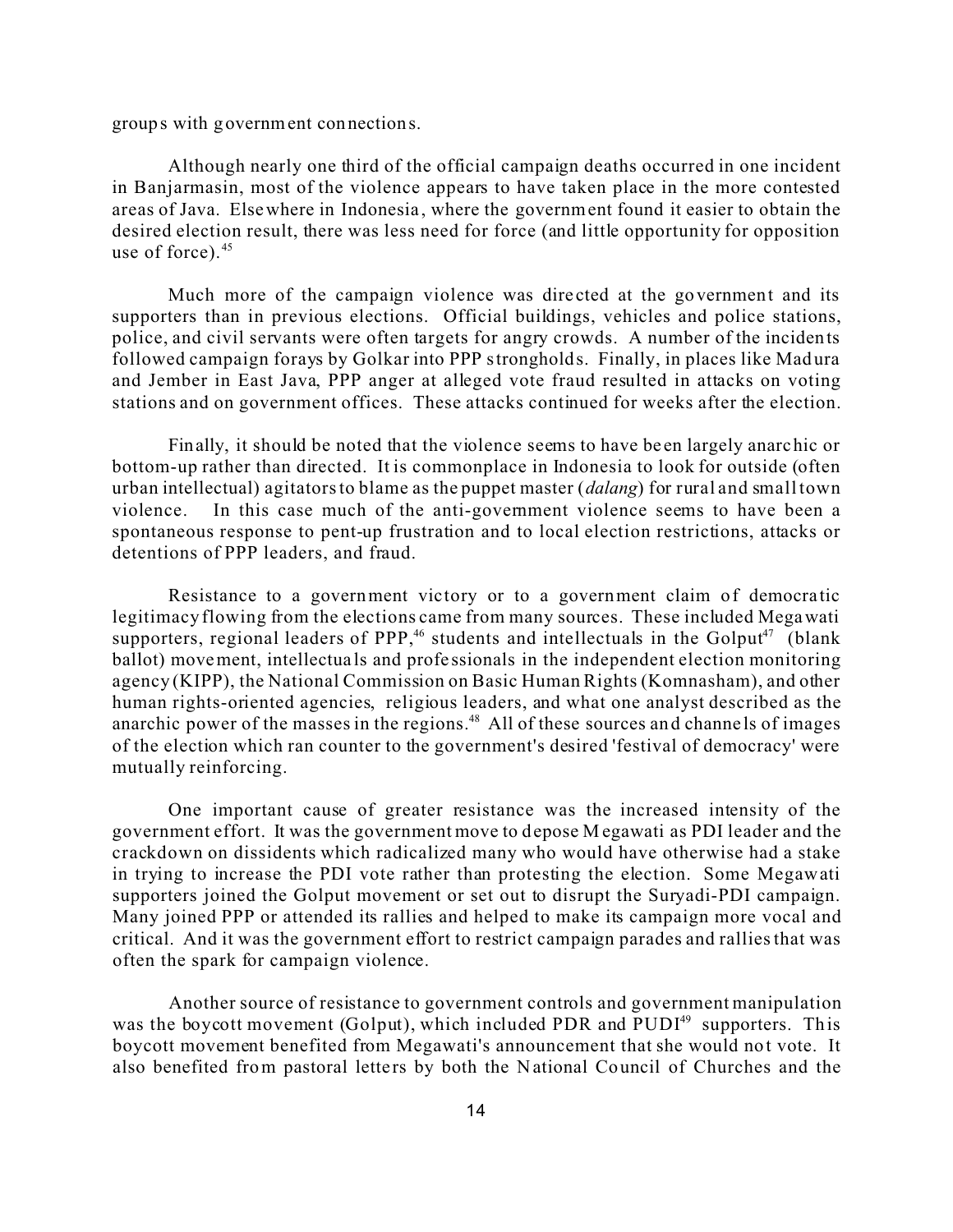Catholic Council of Bishops advising the faithful that they had the righ t to abstain if their conscience told them to do so.<sup>50</sup> The election boycott was energized because it could repeatedly test its strength against the government-endorsed PDI. Frequently, PDI rallies attracted more pro-Megawati protestors and security forces than supporters of the government-backed PDI. The poor PDI campaign turnout and the frequent cancellation or disruption of PDI campaign rallies were opportunities to demonstrate the strength of opposition to Meg awati's removal. The final challenge was to get a higher blank ballot or destroyed ballot total than the vote received by the PDI. This was easily achieved.

The PPP was more publicly critical of the government than in past elections. Even before the campaign, PPP's national leadership criticized the election procedures (especially the regulations governing media coverage) and threatened to withdraw.<sup>51</sup> On the other hand, it eventually accepted the election result over the objection of many of its regional leaders' branches. Regional leaders in places like Solo, Jepara, Pekalongan, Madura, and Jember were much more vocal than the national leadership in their criticism of "unfair" election tactics. The pro-Megawati forces and those in PPP who tried, with some success, to attract Megawati supporters found symbolic ways to express their resentment of government restrictions and the government control of popular symbols. Yellow paint and yellow flags (symbols of Golkar) were frequently removed and replaced with white or green paint or flags.<sup>52</sup> Mega-Bintang<sup>53</sup> signs and T-shirts, indicating that Megawati supporters were switching to a more vocal PPP, appeared widely, even after they were banned by the authorities.

In Java and Bali, Megawati and Golput supporters found ways to celebrate their success in securing a much-increased election boycott total which surpassed the PDI vote. People paraded with shaved heads, held shadow play performances, and ritually paraded an empty cha ir symbolizing Megawati's removal. In Solo, PPP representatives also shaved their heads and bicycled around the city to celebrate the increased PPP vote in Central and East Java.

There were numerous complaints about election-related irregularities or violations.<sup>54</sup> Several local PPP branches took down their own posters and temporarily ceased campaigning to protest unfair treatment by the authorities. After the election, the Jepara branch of PPP, several of whose supporters were beaten or detained during the campaign, held a benefit night for over 100 victims of the election.<sup>55</sup> Also in Jepara, the 16 new PPP local assembly, representatives refused, for a time, to attend the assembly, as a protest against the unfairness of the election. The national head of PPP attempted to delay his signing of the election declaration to list his party's grievances about the election. When that was not allowed, he apologized to PPP supporters for signing the election declaration.<sup>56</sup>

Komnasham, the national human rights commission, conducted inve stigations into many incidents of reported campaign violence. This provided an opportunity for many victims to air their grievances publicly. It also provided the domestic media with an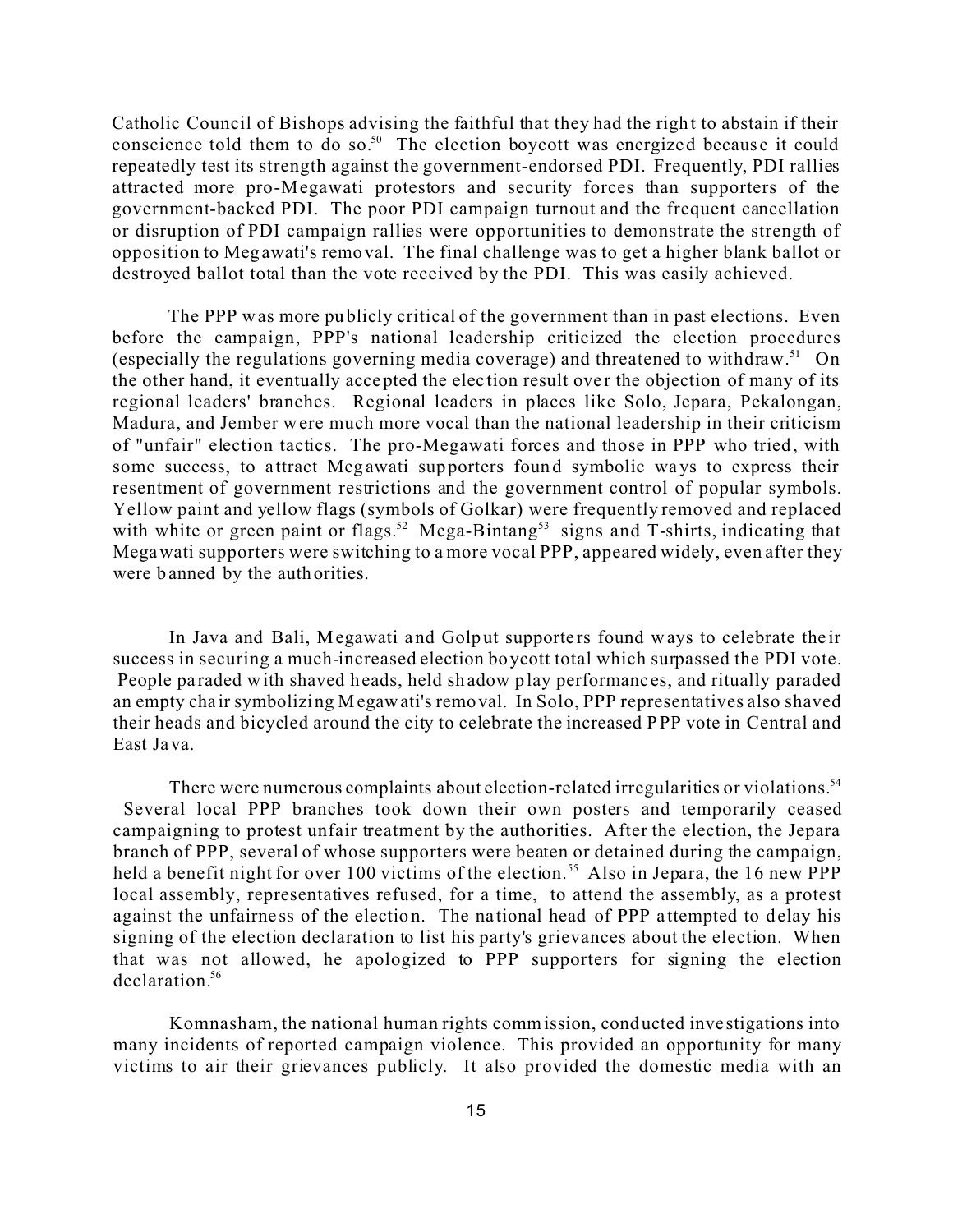opportunity to report campaign violence and reports of state coercion. KIPP, the independent committee for observing the election, reported election irregularities to the domestic and foreign press.

The Internet, satellite television, the overseas Indonesian community press, and the domestic Indonesian press reported the campaign violence, stories of election fraud, and the investigations of human rights abuses. Printed editions of Internet stories about election irregularities, especially from the banned national news magazine *Tempo*, may have reinforced the image of the election as flawed.<sup>57</sup> The access to these sources may also have convinced reporters in the official media to be more critical and more daring in their writing. The willingness of ordinary Indonesians across wide areas of Indonesia to ign ore campaign restrictions and to engage in violence or counter-violence also played an important role in focusing the media and the nation's attention on what was wrong with the election.

#### **Election Outcomes**

Near the beginn ing of the ele ction State Secretary Moerdiono said that "the e lection shou ld take place quietly, full of anticipation and full of enthusiasm".<sup>58</sup> Golkar won a massive victory in the 1997 election but the "festival of democracy" did not turn out as Moerdiono had hoped. Reports of government intimidation of voters and party leaders and electoral fraud were widespread and the violence — more than 300 deaths — was an order of magnitude greater than in any previous e lection. The government intervention in PDI to remove Sukarno 's daughter M egawati Sukarnoputeri did not diminish her stature and the frustration of her supporters may have been a major contributor to campaign violence. Megawati's public, but personal, decision to boycott the elections  $-$  it is a crime in Indonesia to urge others to abstain from voting — had a substantial impact. It appears the number of blank ballots was more than three times the number of votes for the government-endorsed leadership of PDI. The decimation of the government-sanctioned PDI was so complete that it obtained only 11 seats in the 500 seat legislature. The election confirmed Megawati's status as a popular leader denied the right to participate in the election, and it emboldened those who rejected the New Order party and election system.

Two other election outcomes were also unpleasant for the government. First was the surprising belligerence of the Moslem-based PPP party.<sup>59</sup> In this election it became more critical of the government and of the election process. Buo yed by support from some of Megawati's followers, many regional PPP leade rs briefly resisted government pressure to sign the election declaration. After the election Soeharto faced a resurgent Moslem party, which was the only legal political "opposition". PPP was in a position to use an Islamic discourse to represent those unhappy with the injustices of Indonesian development.

Second, the media focused on the campaign violence, campaign co ntrols, and vo te fraud. International newspa pers and human rights organizations described the election as voting to a script and reported intimidation of voters and suspicious vote counts. The U.S.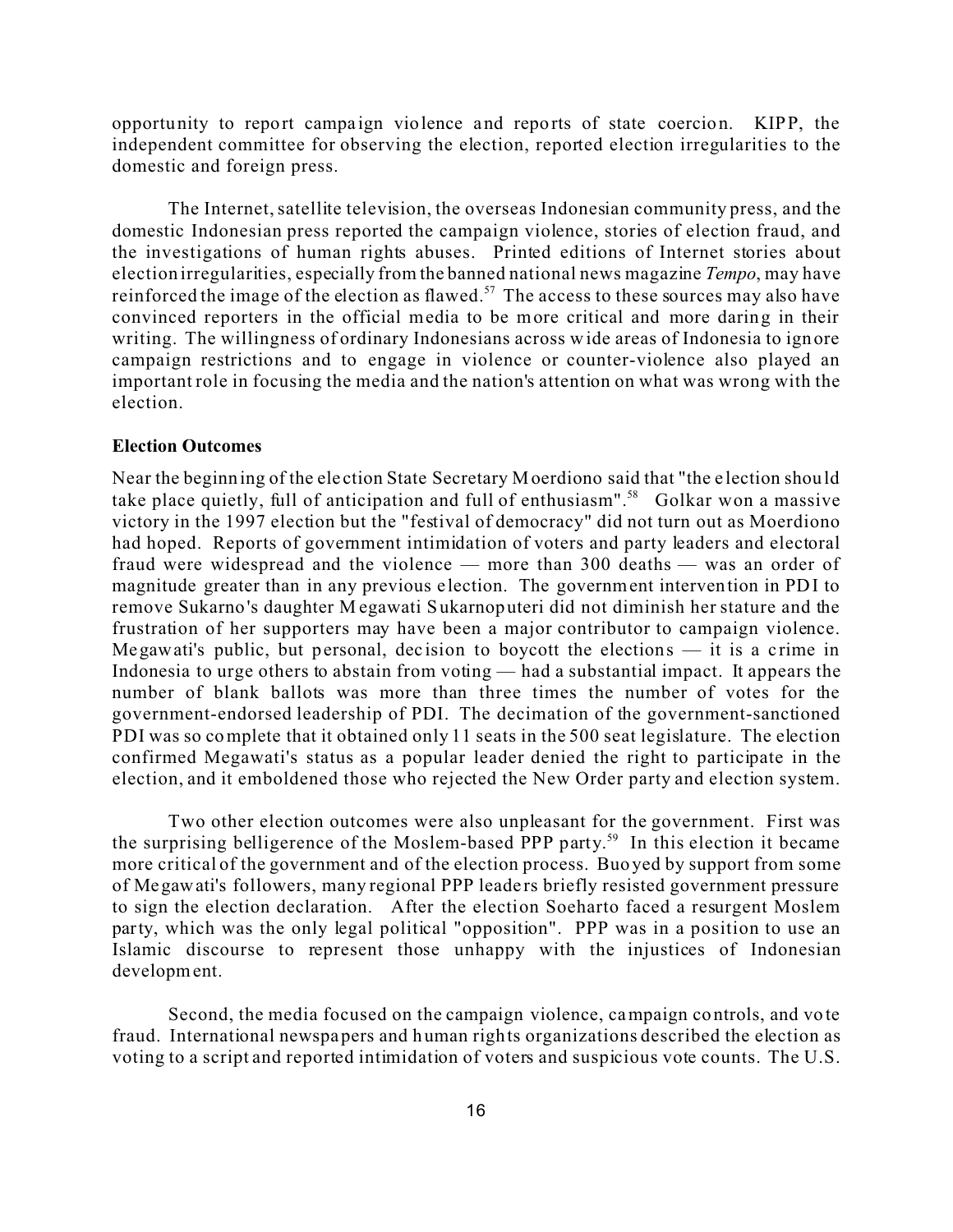government took the unprecedented step of condemning the management of the election and calling for democratic reform in Indonesia.<sup>60</sup>

Domestic media coverage was a bit more subdued. H owever, it publicized many election incidents, including official election declarations prepared before the campaign, violence against (and by) PPP supporters, and alleged vote buying. It also publicized Megawati's election boycott, and party leaders' complaints about vote fraud and the intimidation of voters and vote witn esses. KIPP, Indonesia's independent election monitor, was only able to monitor a few, mainly urban, voting stations but reported widespread malpractice by election officials. The government's national human rights commission (Komnasham) also focused conside rable media attention on its investigations of campaign violence and intimidation of the political parties. Its vice-chairman, Marzuki Darusman stated that the quality of the election had declined and that "the 1997 election took place in an atmosphere of violence, with a high intensity...which led to a feeling of fear which spread through the campaign period".<sup>61</sup>

#### **So How Should We Interpret the 1997 Indonesian Election?**

My own inc lination is to agree with R. William Liddle's notion that the elections were meant to provide a second-order legitimacy to the Soeharto government.<sup>62</sup> They were intended to provide a plausible facade of democratic legitimacy for people who — because they saw the benefits of development or were afraid of more genuine democracy — were willing to pretend that this was Indonesian democracy. Liddle portrays this election process as a prop for the useful fiction that Indonesia was democratic.

I would argue that in 1997 the election did not suppo rt that "fiction". Fewer people than in past elections were willing to tolerate the constraints and inequities of the election process. More were willing to engage in violence to make their point. There were more political leaders willing to challenge the government view that this had been a "festival of democr acy" or a free and just election. Finally, there were more channels, including KIPP, Komnasham, the Internet, and other media, able to disseminate images of the election unfavorable to the government. Across Indonesia, local PPP leaders like Mudrich Sangidoe (in Solo), Megawati supporters, Golput (boycott) supporters, and others with reasons to oppose the regime made full use of those new channels to promote their own agendas. When the New Order lost its 'economic legitimacy' in the wake of the rupiah crash, the controlled 1997 elections provided no reserve of legitimacy for a government which suddenly had little patronage to deliver or development to promise .

#### **Implications for Democratic Elections**

What legacy did the Soeharto system of election controls, and particularly the 1997 elections, leave for possible democratic elections? There is space here to raise only a few points for further research and analysis.

One problematic legacy is the lack of experience with competitive elections and with the give and take between competing parties before and after elections. Under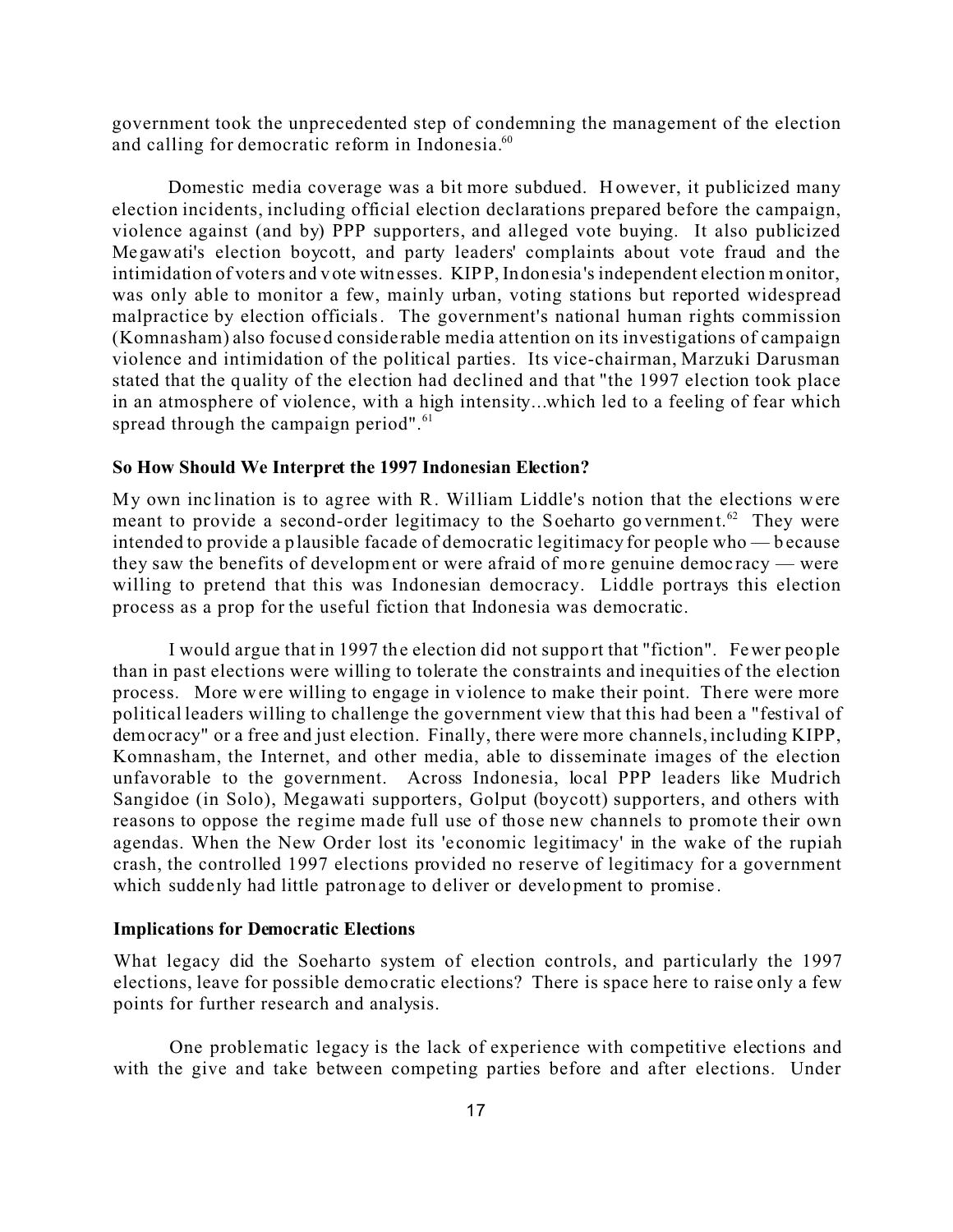Soeharto, election rules have largely been instructions from above and election competition highly con strained.

Parties have no experience at conducting campaigns on the issues that matter to voters. Instead, Indonesia has grown used to campaigning by show of strength. Mobilizing large crowds a nd rallies without large-sc ale violence in the current c limate is going to require care, good will, and some good fortune. The new and old parties will need to compromise on the election laws, on their interpretation in the campaign, and on how to form a government and manage debate in the parliament (DPR). There has been little chance to learn these skills und er the New Order.

A second legacy of Soeharto will be a deep suspicion of the electoral process. The government's use of election fraud and increased campaign violence by the government  $-$  by gangs with government connections, by party supporters, and by more radical reformers — will encourage competitors to be more suspicious of each other and of the government. It will also make it easier for losers to claim foul play and reject the results of the elec tions. In the current atmosphere, this cynicism and expectation of foul play will raise the risk of violence.

Finally, the bureaucracy will not find it easy to implement an election in which the process and its outcome are not tightly controlled. It simply has no experience with uncertainty about who will govern nationally and locally. More importantly, until the present period of "reformasi" the local bureaucracy had little experience at dealing with public criticism and p ublic demands. Particularly worrying is the reported increase in 1997 of "money politics" — the allocation of huge sums of money — to win the support of voters and their patrons. Many Indonesian local government officials have been torn between their political obligation and their developmental mission, between loyalty to the center and the need to work with local elites.

Bureauc rats may no longer be legally required to support the government party. However, in the economic crisis, they may find the appeal of money and the fear of losing privilege and power to community leaders too strong to resist. If there is large scale vote-buying and partisan behavior by local officials, President Habibie and his government could be returned to power in an election which confers no legitimacy. To deal with its economic and political reform agenda, Indonesia desperately needs an election that creates a government with wide support and even wider good will. Many of those who vote for parties which do not end up being part of the new government will need to be persuaded to accept the result and give the new government a chance to govern. The Soeharto system of controlled elections and its management of the 1997 election will make that goal even more difficult to achieve.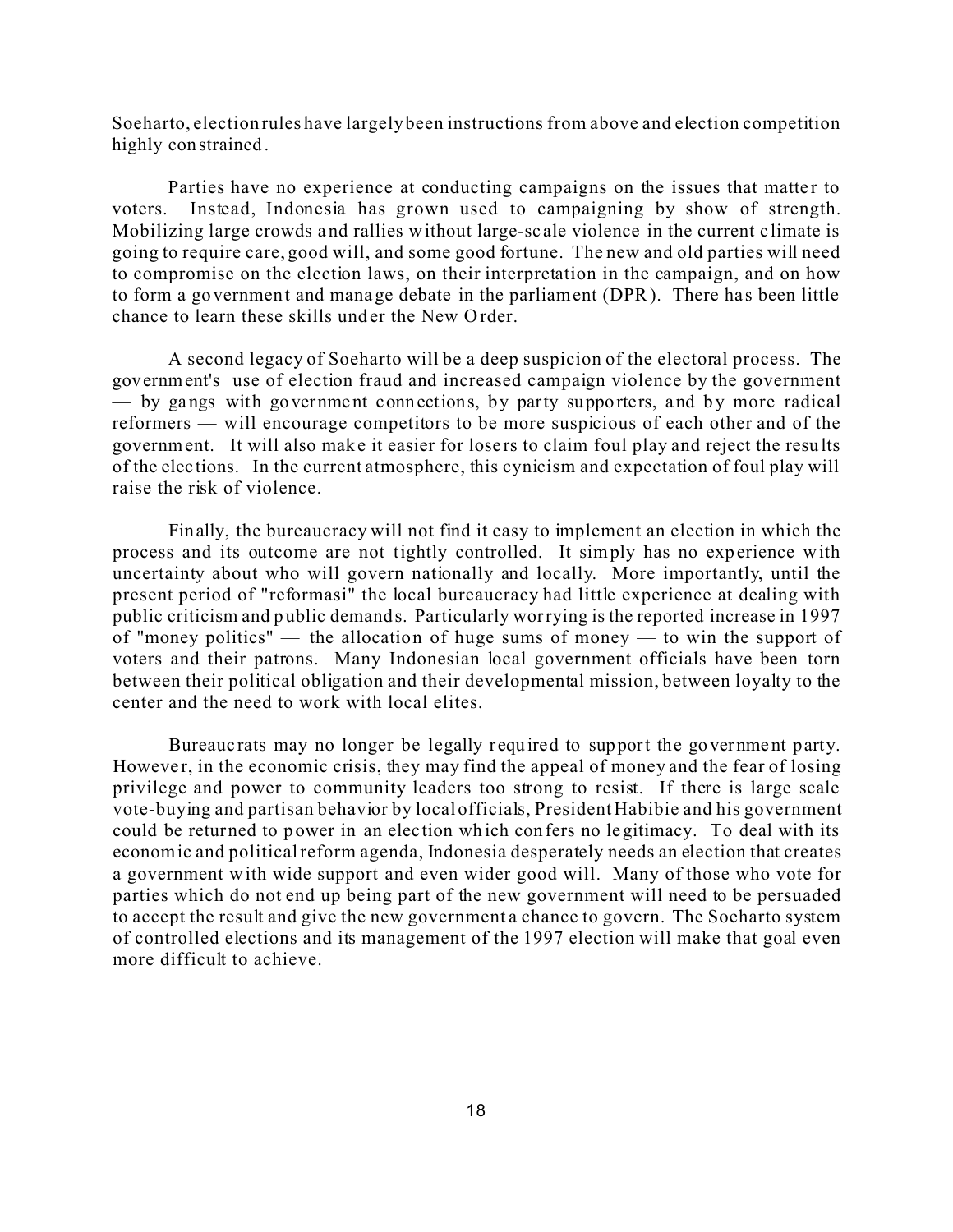#### **Footnotes**

- 1. "Introduction" in R.H. Taylor (ed.) *The Politics of Elections in Southeast Asia*, p. 8.
- 2. "A Useful Fic tion: Demo cratic Legitimation in New Order Indonesia" in R.H. Taylor (ed.) *The Politics of Elections in Southeast Asia*, p. 60.
- 3. 197 and 1992 figures are available in tables 1-4 in the Appendix.
- 4. Yogie s. M emet.
- 5. Schiller, J. "Interpreting Indonesia's Controlled Elections", conference paper ASAA Conference 1994.
- 6. See B.R. Anderson's discussion of the ways elections pacify citizens "Elections and Participation in Three Southeast Asian Countries" in R.H. Taylor (ed.), p. 33.
- 7. My thanks to CAPI and especially to Sandra Schatzky and Stella Chan for making my stay in Victoria comfortable and stimulating.
- 8. "Electio ns and Participation in Three..." in R.H. Taylor (ed.)
- 9. A state philosop hy; the five principles that comp rise the panc asila are said to arise out of Indone sian society. Panc asila demo cracy meansthe indigenous, Indonesian version of demo cracy.
- 10. See "Useful Fic tion" in R.H. Taylor (ed.)
- 11. Literally, people at the side, those who accompany the bride and groom at a Javanese wedding.
- 12. The additional five hundred represent functional groups and regions.
- 13. Goenawan Mohamad The Australian (April 13, 1997). He is a leading journalist and intellectual and was head of Indonesia's Independent Committee for Monitoring Elections (KIPP).
- 14. See his "Useful Fiction" in R.H. Taylor (ed.).
- 15. Ibid.
- 16. Affan Gafar's column (*Gatra* May 24, 1997) describes the options faced by "rational voters" in Indonesia, and how their rationality lead them to vote Golkar. My point is that voting decisions are far from autonomous.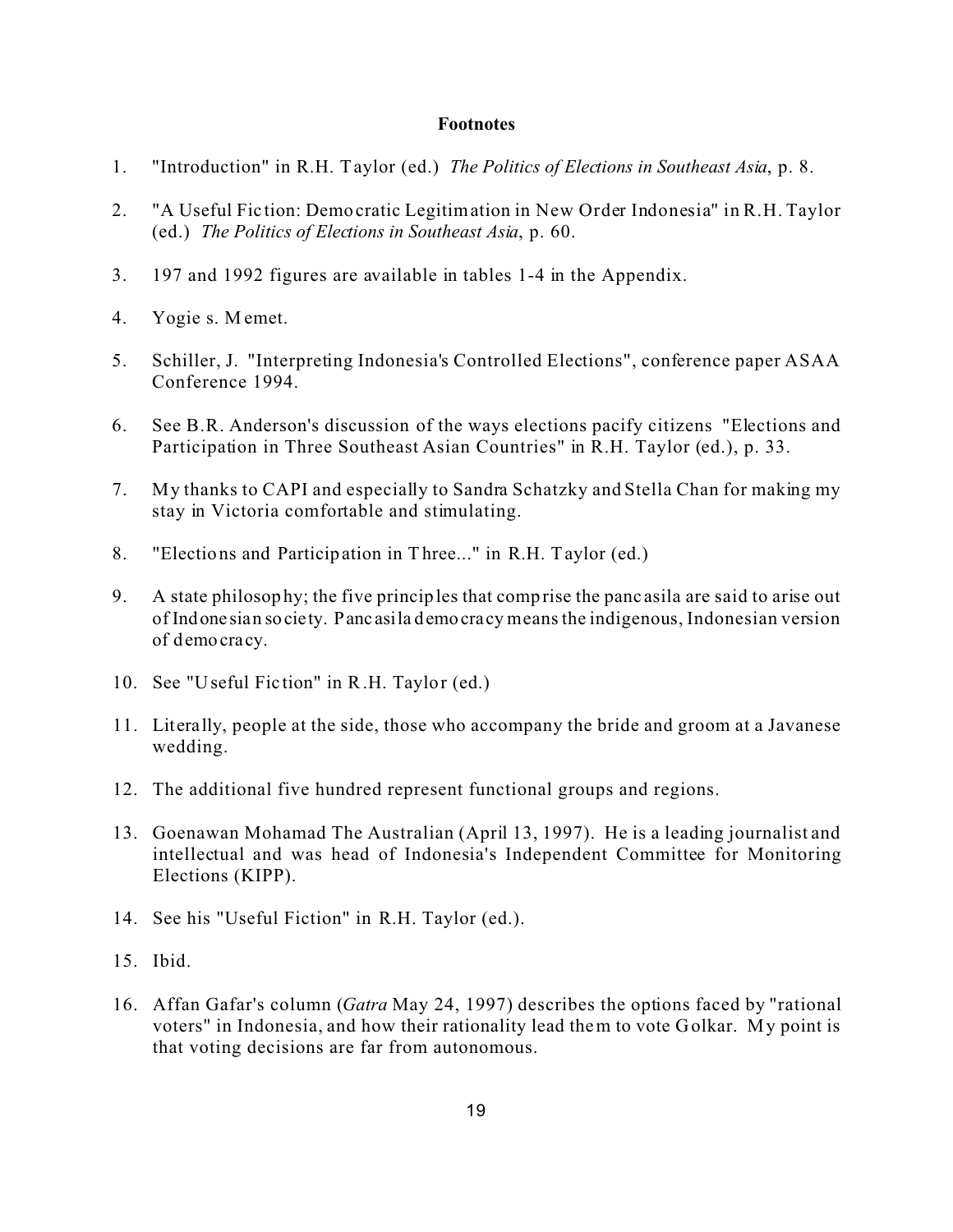- 17. See Murray Edelman Constructing the Political Spectacle (Chicago: University of Chicago Press, 19 88).
- 18. A Golput vote is a formal protest against the election process by abstaining. It can be done by marking all choices on the ballot paper. Figures for the Golput vote often include accidentally spoiled ballots and registered voters not voting.
- 19. Kompas Online editorial June 23, 1997.
- 20. Soeharto seemed particularly anxious about the p ossible competition from Megawati, the daughter of the President Sukarno, whom Soeharto had maneouvered from power 30 years before. Arguably, this anxie ty about Me gawati and, later, abo ut her boycott raised the pressure on officials for a big Golkar victory.
- 21. "Vote rigging still exists in 1997 general election" *Jakarta Post*, June 18, 1997, p. 1.
- 22. The term was first used by Herb Feith . It is also used in my *Developing Jepara in New Order Indonesia* (Melbo urne: Monash Asia Institute, 1996). The term 'political public' is preferable to 'middle class' bec ause 'middle c lass' is loaded with many dubious assumptions about shared goals.
- 23. There were an estimated 40,000 subscribers in late 1996 and numbers had been doubling every six months. See David Hill and Krishna Sen "Wiring the Warung to Global Gateways: The Internet in Indonesia" *Indonesia*, April 1997: 67-90.
- 24. For useful discu ssions of late-Soeharto period Islamic politics in Indonesia see R. William Liddle, "The Turn to Islam in Indonesia: A Political Explanation" *Journal of Asian Studies* 55 (1996) and Robert Hefner, "Islam, State and Civil Society: ICMI and the Struggle for the Indonesian Middle Class" *Indonesia* (No. 56, October 1993): 37- 66.
- 25. Soeharto complained that "the pressure of the advanced countries and other developing countries on human rights and democracy issues was increasingly strong." "Tekanan Negara Maju Making Kuat" (the pressure of the developed nations increasingly strong) *Republika* 17, June 1997, p. 1.
- 26. 236 PDI and PPP candidates did not pass the screening process while only 21 Golkar candidates were rejected. "Laporan Hasil Pemantauan Pemilu 1997" (Monitoring Report of the 1997 Election) *KIPP*, p. 5.
- 27. The Department of Home Affairs manages local government and the election process.
- 28. See "White Book on the 1992 General Election" for still-widespread charges of fraud or malpractice.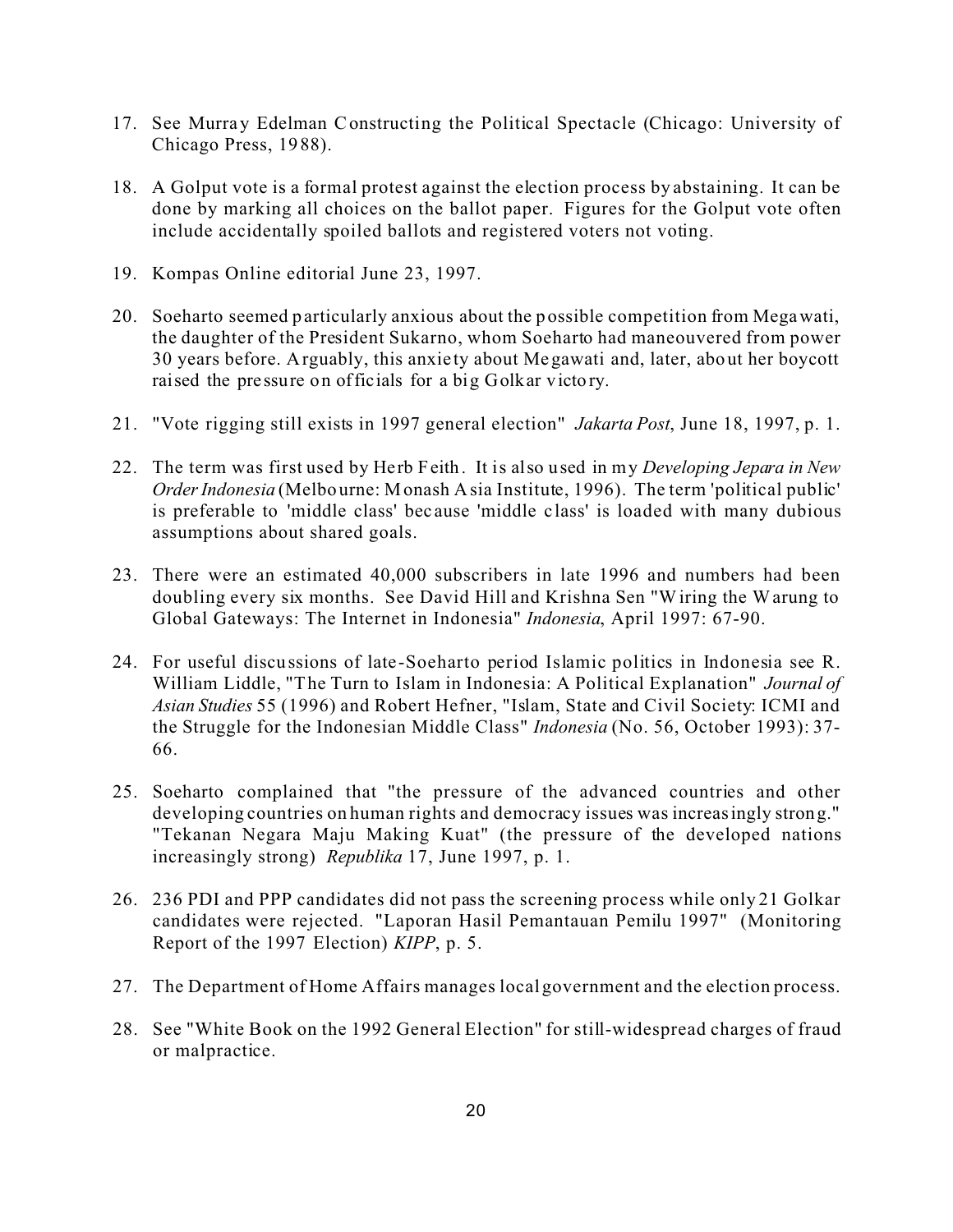- 29. On the 'paint wa rs' see Michael Shari "Suharto's Dilemma", *Business Week*, May 19, 1997.
- 30. Her name is Siti Hardijanti Rukmana. She is c ommonly known as Tutut.
- 31. See "Laporan Hasil Pemantauan Pemilu 1997" *KIPP*, p. 7.
- 32. "Hasil-hasil Sampingan Pemilu 1997" (Side-effects of the 1997 Election), *Bernas*, June 7, 1997.
- 33. Eka Tiipta Wijaya, the owner of Sinar Mas Group Jawa Pos Jan. 31, 1997, p. 1. I have no data for 1997, but Editor (May 9, 1992, pp. 11-24) reported 48 billion rupiah in Golkar contributions from business and foundations in 1992.
- 34. "Giliran Golkar M eggebrak" (Go lkar's turn to strike) *Republika Online*.
- 35. The number of voting stations with a 95% or greater Golkar victory increased from 3 in 1992 to 101 in 1997, Pemilu 1997 di Bumi Kartini (the 1997 elections in the land of Kartini) Dewa n Penasehat Golkar *Jepara*, 1997: 16.
- 36. *Republika Online*: "Lain Kasus Bengkulu" (Another Bengkulu Case) May 15, 1997.
- 37. The source was an anonymous personal communication from a local journalist. There was also violence in the 1992 Temanggung campaign. On the scope of violence see "Bentrokan di Daerah-daerah Panas" (Clashes in h ot areas), *Forum Keadilan* p. 4 & p. 6, June 2, 1997: 17-18.
- 38. Among other Jepara stories see Suara Merdeka 2 and 14 June, 1997 "Mobil Kami Ditembak" (Our car was shot) and "Ada Pelanggaran HAM, Seorang Tewas" (There were human rights violations, One Dead).
- 39. "Ini Musibah besar bagi Partai" (this is a big disaster for the Pa rty) *Forum Keadilan* p. 7, July 14, 1997, p. 16.
- 40. "Depdagri Akan Cek Temuan PPP" (Home affairs will check the discover of PPP) Suara Merdeka M ay 10, 199 7, p. 19. The form showed an 86.39% Golkar vote. The actual final vote cou nt produced a still gre ater Golkar victo ry.
- 41. See Kecurangan. Kerusuhan dan Penunggangan" (Cheating, rioting and upheaval) *Forum Keadilan,* July 15, 1997, p. 20.
- 42. Compare the preliminary and final election results published in Kompas Online on June 4 and June 24, 1997. It appears Golkar leaders "gave" those votes to PDI. PPP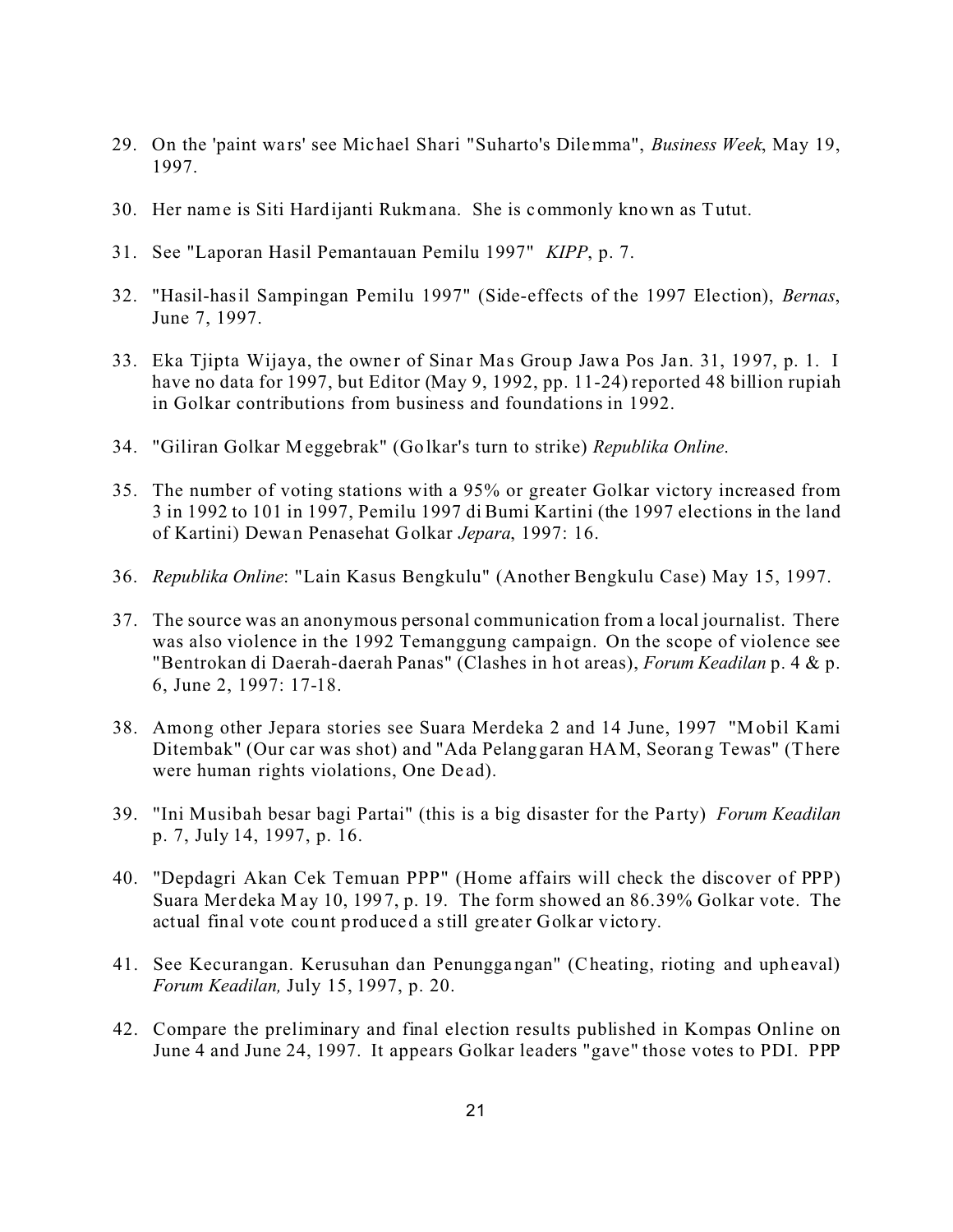claimed that election rules did not allow such transfers.

- 43. There were many discussions of campaign restrictions and violence. See, for example, Abdurrahman Wahid, leader of Indonesia's largest Moslem organization, N.U. in "Golkar 74.30" *Kompas*, June 1, 1997 or Karny Ilyas' excellent essay "Kampanye" (Campaign) *Forum Keadilan*, June 2, 1997, p. 6.
- 44. Official figures were over 300 dead. Some critics said more than that died in one campaign incident in Banjarmasin. In previous elections there had b een only a handful of deaths.
- 45. It would be interesting to know more about the connection between the resistance and the competitiveness demonstrated by the final vote count. Was the Golkar vote substantially lower in Java than elsewhere because local officials were afraid to use more intimidation and fraud, or because there was more 'civic' trust and therefore local officials were less willing to anger community leaders? Alternatively, were Javanese voters more critical or more dependent upon 'traditional' patrons who opposed the state?
- 46. The United Development Party. A Moslem-based political party.
- 47. An election boycott coalition.
- 48. Cornelis Lay, in "Vote rigging still exists in 1997 g eneral e lection" , *Jakarta Post*, June 18, 1997, p. 1.
- 49. PDR and PUDI were new radical political parties banned in 1996.
- 50. See *Indonesian Daily News Online* "PGI bisa pahami jiika umat tak memilin" (The Indonesian National Council of Churches can understand if some of the faithful do not vote), May 29, 1997.
- 51. "Dilaksanakan sesuai SK Menpen, PPP siap memboikot kampanye" (If it is implemented in accordance with the Minister of Information's Decision Letter, PPP is ready to boycott the campaign) *Kompas Online*, April 1, 1997.
- 52. White is the symbol of Golput the Blank Ballot (or White Group) and also a symbol of mourning, in this case the death of democracy. Green is the color of PPP and Islam.
- 53. Mega is a shortened name for Megawati and also means grand. Bintang means star which is the symbol of PPP.
- 54. Violationsreported included, double voting by Golkar, non-registration of PPP voters,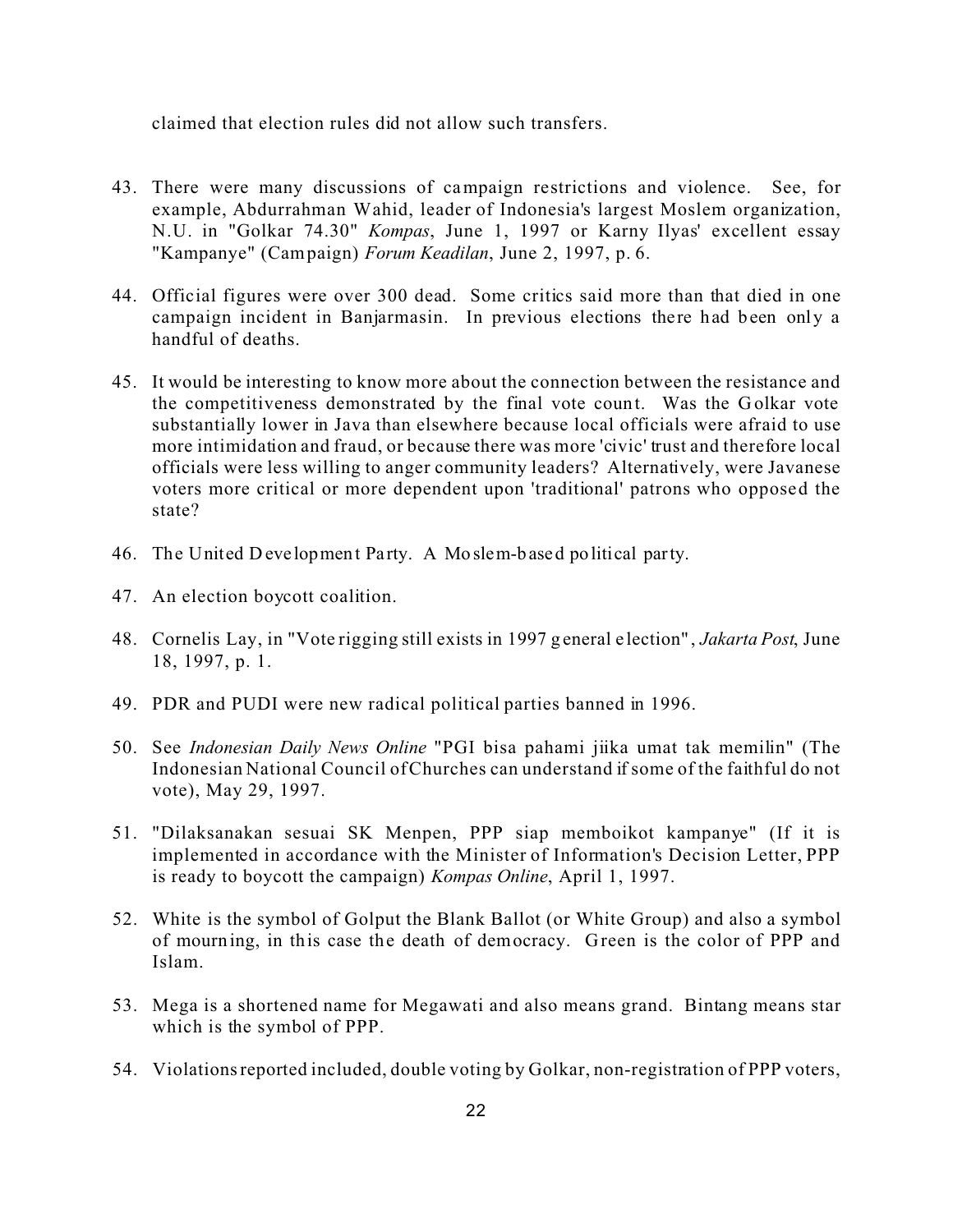discrepancies between local and aggregated vote tallies, the absen ce of party witnesses to the vote count, and the coercion of party supporters and voters.

- 55. "PPP memberi santunan bagi 100 korban pemilu" (PPP gives donations to 100 election victims), *Suara Merdeka Online*, June 2, 1997.
- 56. "Buya minta maaf kepada pemilih PPP" (Buya apologizes to PPP voters) *Kompas Online*, June 24, 1997.
- 57. One scholar of the Indonesian press argues that it is possible that the formatting of Tempo and other Internet stories to make them look like "traditional" magazines and papers may have given them more credibility. Paul Tickell, personal communication.
- 58. "Presiden Peringatkan Pimpinan Ketiga OPP" (President Warns the Three Election Participant Organizations) *Republika Online*, May 14, 1997.
- 59. It must also have been perp lexed at the belligerence of crowds and their willingness to ignore campaign restrictions.
- 60. "Amerika Serukan Indonesia Lakukan Reformasi Politik" (America urges Indo nesia to carry out political reform) *Kompas*, June 2, 1997, p. 1.
- 61. "Komnas HAM: Pemilu 1997 Sah, Mutu Turun Dibanding 1992" (the National Human Basic Rights Commission: the 1 997 ele ction is legal, the quality declined compa red to 1992), *Kompas Online*, June 14, 1997.
- 62. Liddle, "Useful Fiction", p. 59.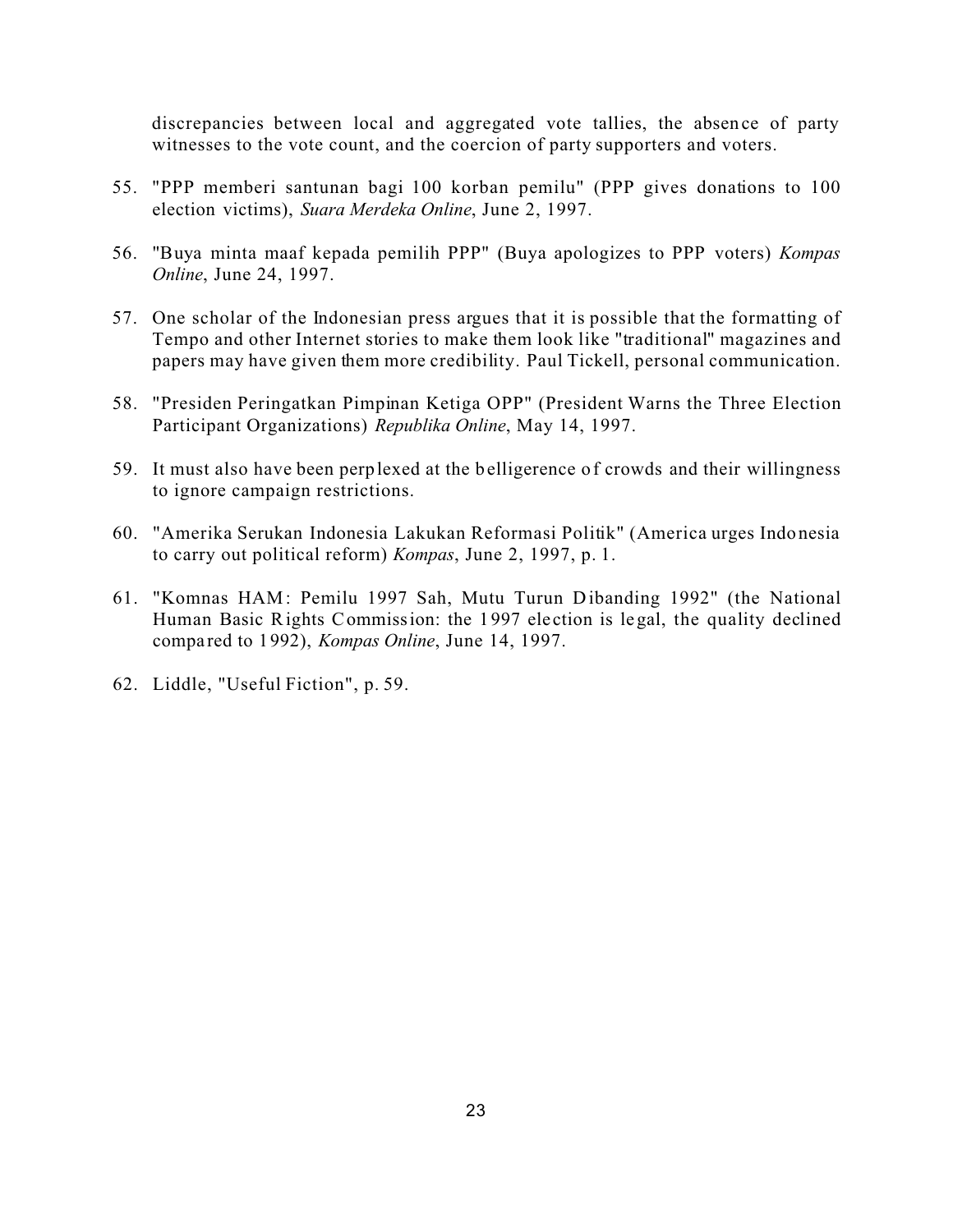### **Bibliography**

Anderson, B "Elections and participation in three Southeast Asian countries in R H Taylor (ed.) the Politics of Elections in Southeast Asia, Cambridge University Press, 1996.

Arbi, Sanit (ed.) Golput Aneka Pandan gan Fenomena Politik [The Blank (White) Ballot Movement assorted views of a political Phenomenon] Jakarta: Sinar Harapan, 1992

Budi Susanto, Peristiwa Yogya 1992 [the 1992 Yogya Incident] Yogyakarta, Indonesia: Kanisius, 1993.

Demokrasi dalam Tajuk [Democracy in Editorials] Jakarta: Institut Ecata — INPI-Pa ct, 1997.

Edelman M. Constructing the Political Spectacle Chicago: University of Chicago Press, 1988.

Kristiadi, J. (ed.) Me nyelenggarak an Pemilu yang Bersifat Luber dan Jurdil [Implementing an election which is direct, free, secret, honest and just] Jakarta: Center for Strategic and International Studies, 1997.

Laporan Hasil Pemantauan Pemilu 1997 [report on the results of the 1997 election watch] KIPP (the independent committee for the 1997 election watch) Jakarta, 1997.

Liddle, R. William Pemilu-Pemilu Orde Baru [New Order Elections] Jakarta: LP3ES, 1992.

Liddle, R. W. "A useful fiction: Democratic legitimization in New Order Ind onesia" in R H Taylor (ed.) the Politics of Elections in Southeast Asia, Cambridge University Press, 1996.

Liddle, R. W. "The 1997 Indone sian Elections: Personal Power and Regime Legitimacy" Muslim Politics Report 14 July/August 1997, pp. 1-6.

Liddle, R. W. "The Islamic Turn in Indonesia: A Political Explanation" The Journal of Asian Studies 55 (1 996).

Marsono, Pemilihan Umum 1997 Pedoman, Peraturan dan Pelaksanaan [the 1997 Election guidelines, regulations and implementation Jakarta]: Djambatan, 1996.

Pemilu 1997 di Bumi Kartini [the 1997 election in the land of Kartini] Dewan Penasehat Golkar Kabupaten Dati II Jepara. Jepara, 1997.

Priyambudi Sulistiyanto "the May 1997 General Elections in Indonesia: What Went